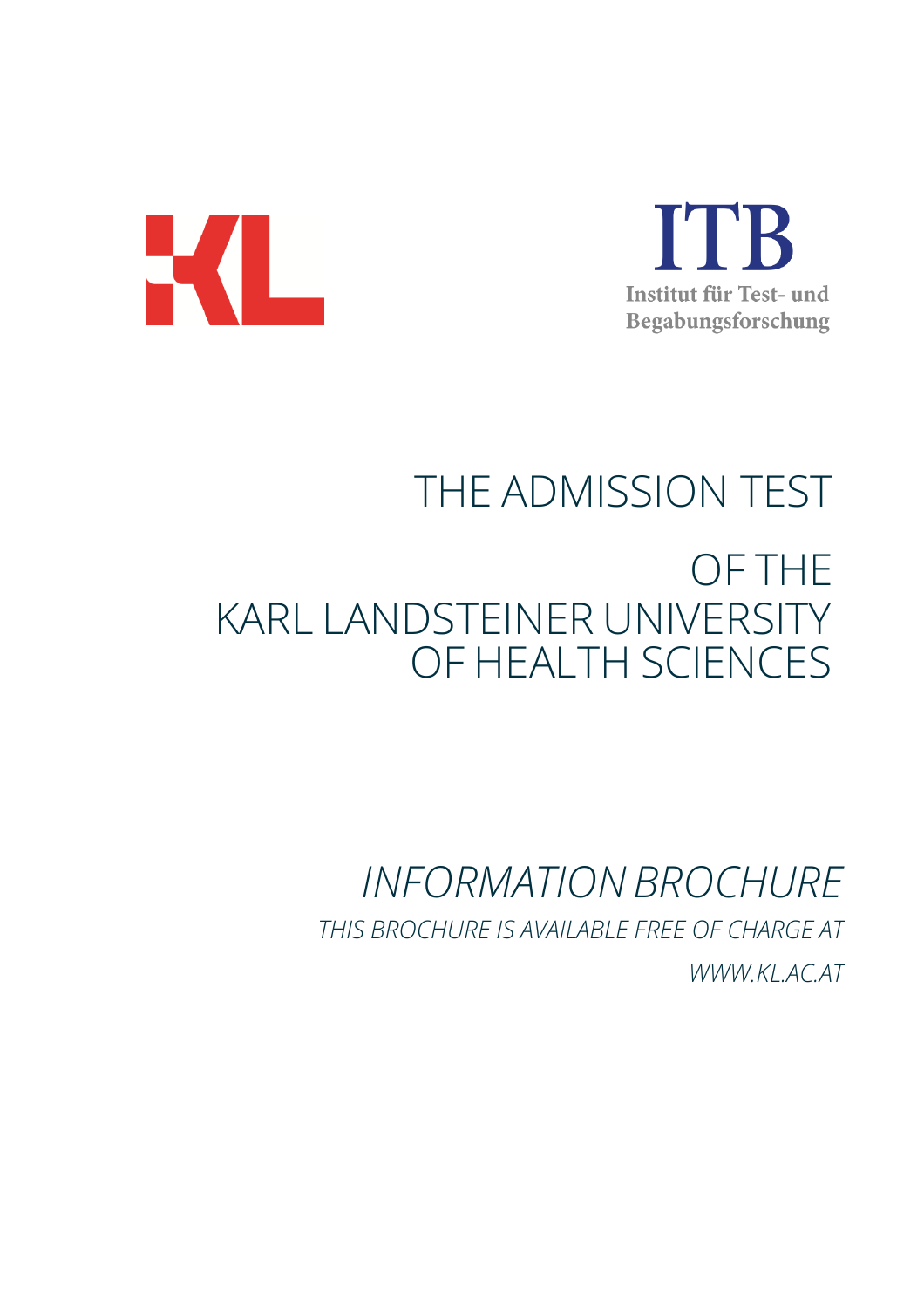#### **Information Brochure: Table of Contents**

# **Important Pointers**

On the day of the test, be at your workspace and login to the test during the time slot you can find on your test invitation. You must have valid official photographic identification (preferably your passport or another government-issued identification card) and writing utensils (ballpoint pens or felt-tip pens) with you. Please note in advance which objects you are permitted to use during the test.

Later you will be told whether you have been admitted to the second selection round (selection interview).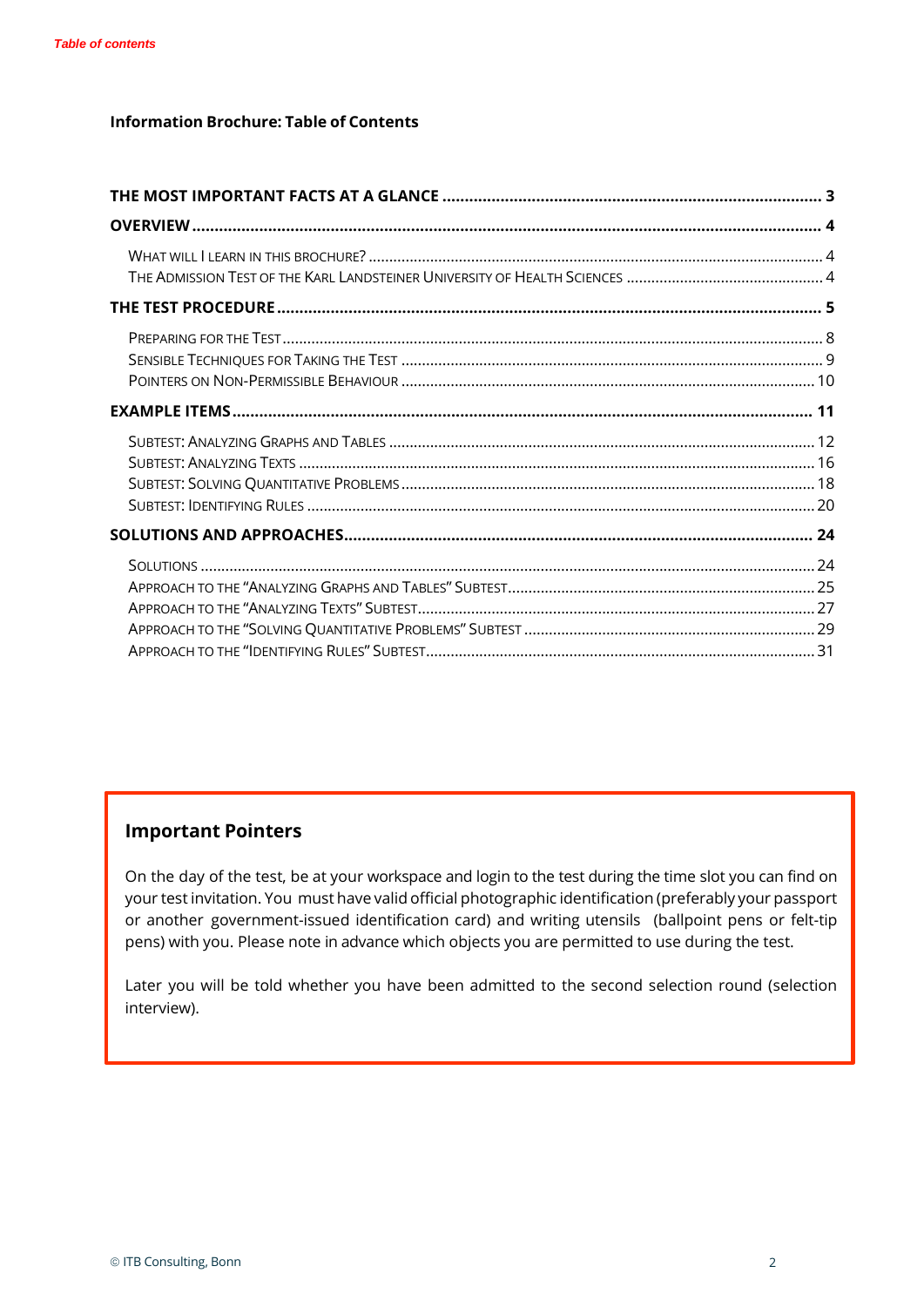# THE MOST IMPORTANT FACTS AT A GLANCE

- To take the admission test of the Karl Landsteiner University of Health Sciences, you have to register online. You can register at the online registration: www.kl.ac.at/studium/bewerbung[und-zulassung](http://www.kl.ac.at/studium/bewerbung-und-zulassung) (German) or [www.kl.ac.at/en/study/application-and-admission](http://www.kl.ac.at/en/study/application-and-admission) (English)
- To be admitted to your test session, you must have valid official photographic identification with you. Please also have writing utensils (pens) and blank paper for notes ready.
- The admission test takes approximately two hours and ten minutes including the registration procedure and the introduction to the test.
- the various subtests carefully. Check your technical setup well in advance. • Prepare well for the test. Work through the example test items and read the instructions for
- You may not use the following objects during the test: books, mobile phones (even if they are switched off) or tablet PCs, smartwatches, cameras, PDAs, notebooks, MP3 players, spectacle cases, pencil cases, jackets, backpacks, purses, cloth bags, non-transparent plastic bags.
- Basic calculators (not internet-enabled, i.e., no calculator apps), food and writing utensils are permitted; they can be carried in a transparent plastic bag (like at the airport).
- Please follow the test administrator's instructions closely. These instructions, as well as the instructions provided online, are essential.
- If you are unsure of an answer, you should guess! No points are subtracted for wrong answers.
- The selection process consists of two parts: the first part is the admission test, which you take from your home computer via so-called proctoring. Those persons who receive the highest scores on the test will be admitted to the second part of the selection procedure: an interview.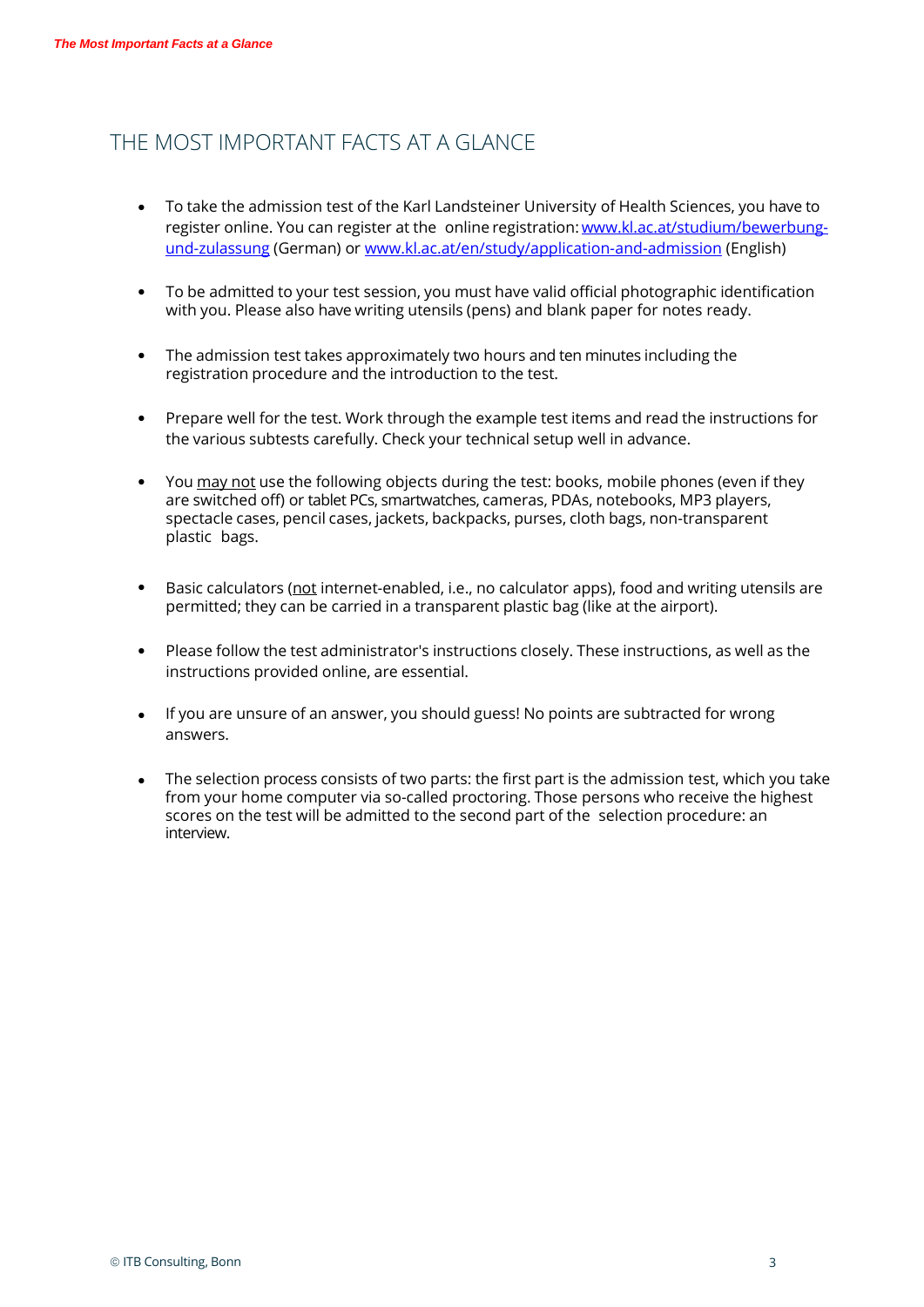# OVERVIEW

# What Will I Learn in this Brochure?

This brochure gives you an overview of the concept behind the admission test of the Karl Landsteiner University of Health Sciences and it outlines how the test is structured. Then it will give explanations of how the test is administered and graded, and you will receive pointers on how to best prepare for the test.

Finally, we will give you the opportunity to familiarize yourself with the test by reading the original instructions and working through a number of example test items.

For information on the second selection round (an interview), please see our website: <https://www.kl.ac.at/en/study/medical-science-bachelor-programme/selection-process>

# The Admission Test of the Karl Landsteiner University of Health Sciences

The admission test of the Karl Landsteiner University of Health Sciences is a general scholastic aptitude test. It tests abilities that are important to successfully study at the university level. The test is an objective aptitude assessment tool which makes the same demands on all applicants. A new version of the test is used on each test date, but the basic structure remains the same. No specific knowledge is required to take the test. The focus of the test is neither on specialized knowledge nor on aspects of aptitude already expressed in the A-levels (or equivalent general certificates of education). All of the information needed to solve the items is provided in the texts and graphs of the items themselves. The test consists of altogether four different subtests which the test participants work through one after the other without a break. The test itself lasts approximately 2 hours. The following table gives you an overview of the test structure:

| <b>SUBTEST</b>                | NO. OF SCORED ITEMS<br>(+ SAMPLE ITEMS) <sup>1</sup> | <b>ALLOTED TIME</b> |
|-------------------------------|------------------------------------------------------|---------------------|
| ANALYZING GRAPHS AND TABLES   | $12 (+3)$                                            | 34 min.             |
| <b>ANALYZING TEXTS</b>        | $12 (+3)$                                            | 30 min.             |
| SOLVING QUANTITATIVE PROBLEMS | $12 (+3)$                                            | 34 min.             |
| <b>IDENTIFYING RULES</b>      | $12 (+3)$                                            | 22 min.             |

<sup>&</sup>lt;sup>1</sup> All scored items are tested before they are used. For this purpose, in addition to 12 scored items, each subtest contains 3 sample items that are not taken into account when determining the test results. This pre-testing of the items ensures that all items fulfill high quality standards.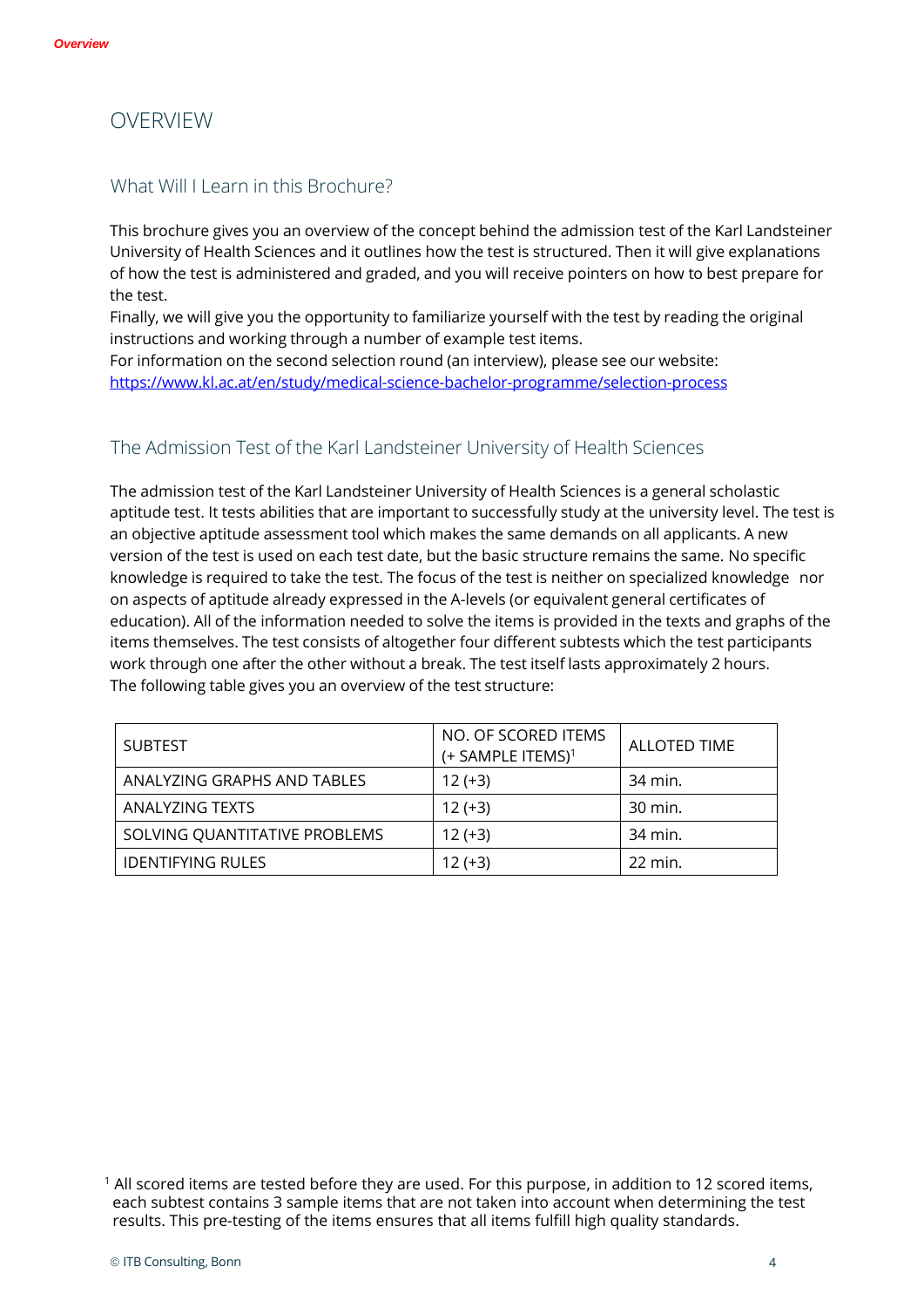# THE TEST PROCEDURE

# Timing

The administration of the admission test, including the registration procedure and an introduction to the test, takes approximately two hours and ten minutes.

Before the test you will be informed about your specific time slot, i.e., you will be assigned a certain period of time (one hour) for your test day in which you have to start the test. On the test date, please be at your workspace and login to the test during the time slot you can find on your test invitation in time. You will not be allowed to participate the test if you miss your time slot, even if you are not responsible for the delay. The duration of the time span (one hour) is of course the same for all participants of a test. The registration and the admission controls will take place during your individual time slot. Subsequently the actual test will begin. The test is normally finished after about two hours.

# What is Proctoring?

With proctoring, you can take a test or exam from your home computer. You are supervised live by a so-called proctor via a webcam, microphone and screen sharing. The proctor takes on the role of the supervisor in the test room and you can communicate with the proctor via a chat function or your computer's microphone. The task of the proctor is to prevent or report forbidden behavior. For this reason, all tests are recorded (webcam image and screen view) and stored for a limited time. The identity check – i.e., the verification of the person taking the exam / registered for the exam with a valid official photo identification – is also carried out via proctoring. For this purpose, one photo each of the valid official photo ID (with concealed ID number) and of the test participant is taken and stored for a limited time. For more information about data protection, see [https://itb-academic](https://itb-academic-tests.org/en/universities/data-protection-itb/)[tests.org/en/universities/data-protection-itb/.](https://itb-academic-tests.org/en/universities/data-protection-itb/)

# Technical Requirements

For a test procedure with proctoring, you should first check whether your computer meets the technical requirements. Only then is it possible for you to take a test with proctoring. In addition, you should be able to work alone and completely undisturbed on the test day for the duration of the test (please allow for a time buffer).

In the following you will find an overview of the technical requirements for proctoring tests. The testing is exclusively web-based.

**Important**: You are responsible for the functionality of the technical equipment. In case of technical problems, we will review each individual case.

- **Stable Internet connection**
	- o Please make sure that your internet connection is stable! If the monitoring is not possible due to a lack of internet connection and the proctor is not able to contact you, your test will be cancelled.
	- o We recommend a stable connection with a minimum upload speed of 1,5 Mbps. You can check your connection in a speedtest, for example on [www.speedtest.net.](https://www.speedtest.net/)
- **Power supply of your computer**
	- $\circ$  If you are using a laptop, connect it to the power supply via the charging cable.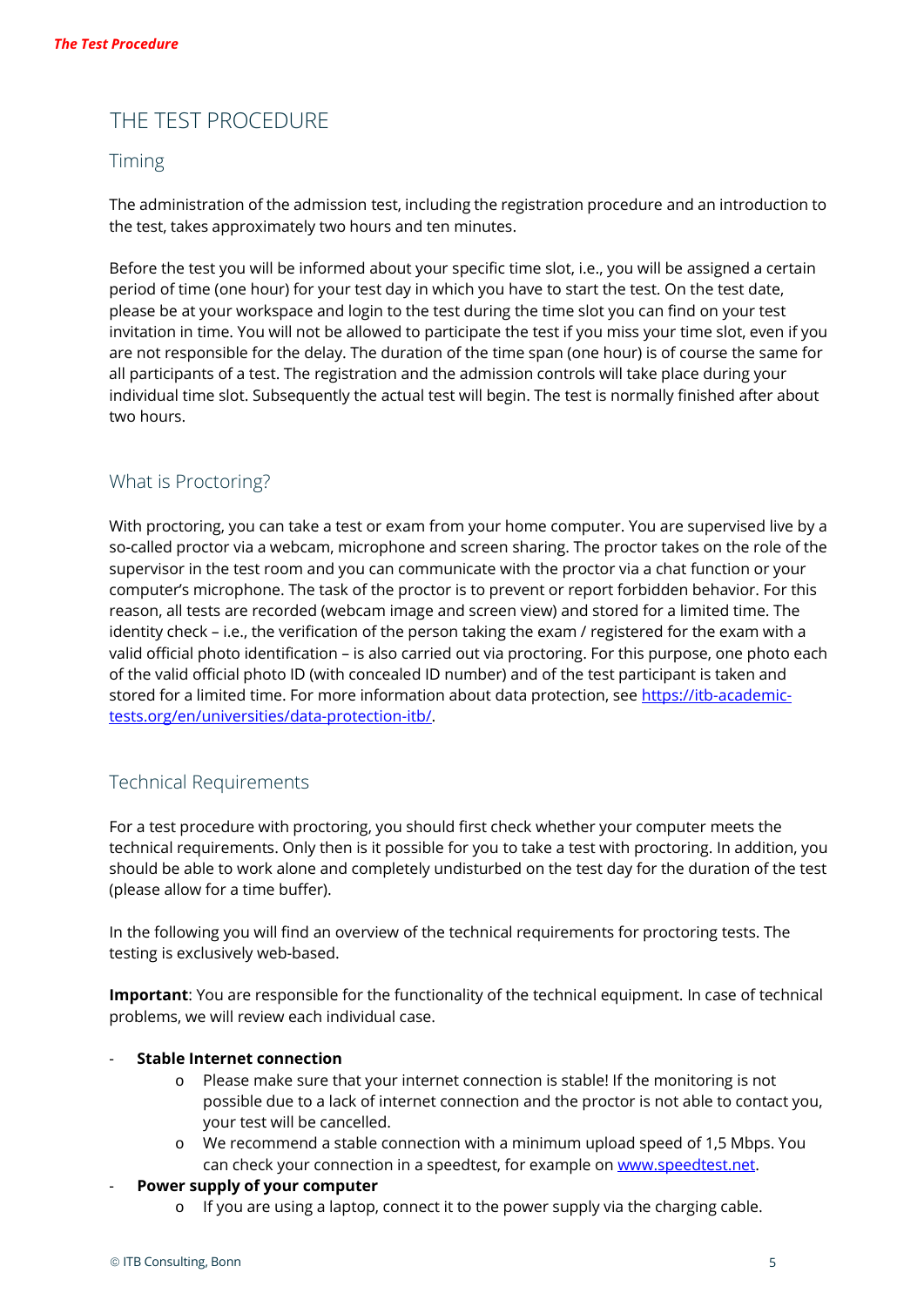#### - **Working webcam**

- o Both a webcam integrated in the laptop and a webcam attached separately to the screen are allowed. The camera of a cell phone may not be used as a replacement for the webcam.
- o You can test your webcam here:<https://www.onlinemictest.com/webcam-test/>

#### - **Working smartphone or tablet**

- o You need to use a mobile device (e.g., smartphone or tablet) to allow for a second perspective during the proctoring.
- o It is recommended to connect your mobile device to the power supply via a charging cable.
- o Required operating system: Android 5.1 or higher and Apple iOS 10.0 or higher.
- o Note: Huawei P30, Samsung Galaxy A3, and Google Pixel 3 and newer are not supported.

#### - **Working speakers and microphone**

- o You may use microphones of headsets or headphones if you place them visibly on the workstation. You are not allowed to wear headsets and headphones.
- o You can test your speakers and microphone here:<https://www.onlinemictest.com/>
- **Internet browser: Google Chrome or Microsoft Edge**
	- o The proctoring system runs exclusively on these browsers!
	- o Please [download](https://support.google.com/chrome/answer/95346?co=GENIE.Platform%3DDesktop&hl=de) one of them before the test.
- **Operating system**
	- o Windows 7 or higher, Mac OS X or higher and most Linux systems.
	- o You can check your operating system here:<https://whatsmyos.com/>

#### - **Screen size and settings**

- o We recommend a screen size of at least 15 inch. The size of the screen is especially important so that you can see the tasks as well as possible on your screen.
- o If you have a smaller screen, you can still do the test. However, you may need to scroll to see the entire task.
- o A separate screen may only be used if it has been set to "duplicate" the display and the webcam can record you as required for proctoring.

# System Check Before the Test

In the run-up to the test (a few days before) you will receive a standardized invitation e-mail from the proctoring system. This e-mail is also connected with a system check – testing of some technical requirements (e.g., the functioning of the webcam). Only if this system check is completed successfully, you can start the test. We recommend that you carry out the system check as early as possible before the test day, so that you have the opportunity to correct any problems.

**Important**: Please carry out the system check on the device on which you want to run the test. Once the system check has been successfully completed, you will not be able to change the device.

**Important**: A successful system check only means that the basic technical requirements are met. Despite a successful system check, technical problems may occur on the day of testing. However, these are rare.

**Important**: All e-mails will be sent to the e-mail address given in your application or registration! So, make sure that you have access to this account.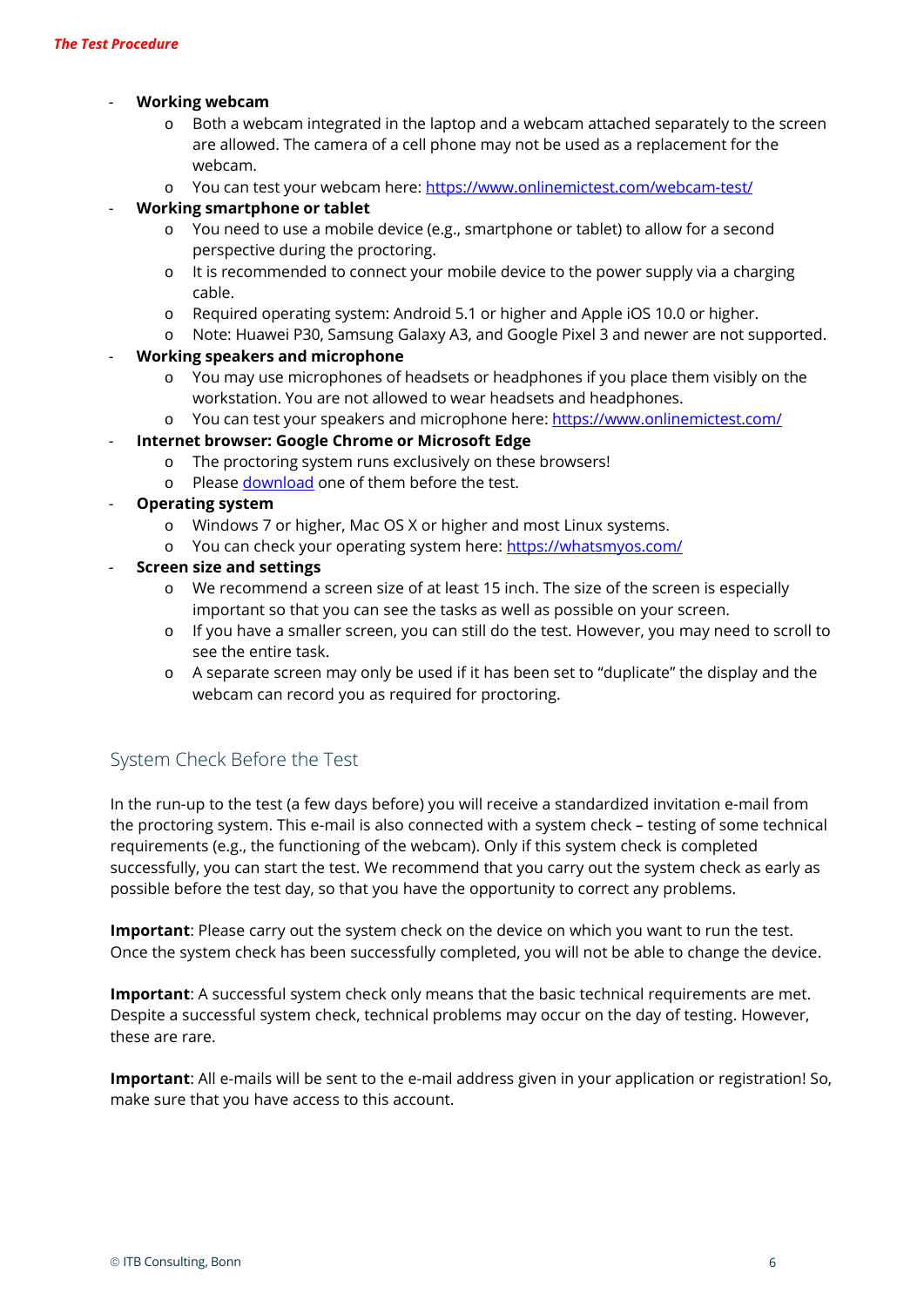# The Testing Process

- **1. Start Proctoring**  Within your start time slot you can start the proctoring by clicking on the link. If you have not already done so, the system check will be carried out first. Before you start the test, you will be asked to release your webcam, microphone and screen.
- **2. Identity Check** The second step is the identity check. You will be asked to hold your valid official photo ID into the webcam so that the ID number is covered. Your name (first and last name), the date until which the ID is valid, and the photo must be visible. A photo will be taken of the photo ID. Afterwards a photo of your face will be taken. The system will guide you through this process. You may have to wait a few minutes. We put a lot of emphasis on a thorough identity check, so there can be a kind of "queue" if many people want to start the test at the same time. This is one of the reasons why there are different start time slots.
- **3. Recording Start** Afterwards, recording starts via webcam, smartphone/tablet and microphone – i.e., proctoring. You will be assigned a proctor (m/f/d) who will "accompany" you during the test. All proctors speak German and English.
- **4. Test Start** By clicking on the link behind the link on the left-hand side of the screen under "Individual Information", you will enter the test environment and receive further information relevant to the test execution – regardless of proctoring.
- **5. During the Test** You can run the test "normally" like any other online test. In the ideal case, you will hardly notice the proctoring. During the test it is possible that the proctor will contact you via the chat, e.g., in case of minor technical problems or if the proctor wants to check if all rules are followed. There is also a technical support for emergencies.
- **6. End of the Test** You can either actively end the test before the time expires or the test will be automatically ended at the end of the processing time. You can then close the tab with the test environment. By clicking on the red **"Finish Session" button** in the upper right corner of the proctoring tab, you will end the proctoring and the test if you have not already finished the test. **Please only click on this button if you really want to finish the test. It is not possible to restart the test or proctoring afterwards!**

For **further information** on proctoring, please also check the following website before the test: <https://itb-academic-tests.org/en/participants/proctoring/>

**Important**: For the Admission Test, a mobile device (e.g., smartphone or tablet) is necessary to allow for a second perspective during the proctoring.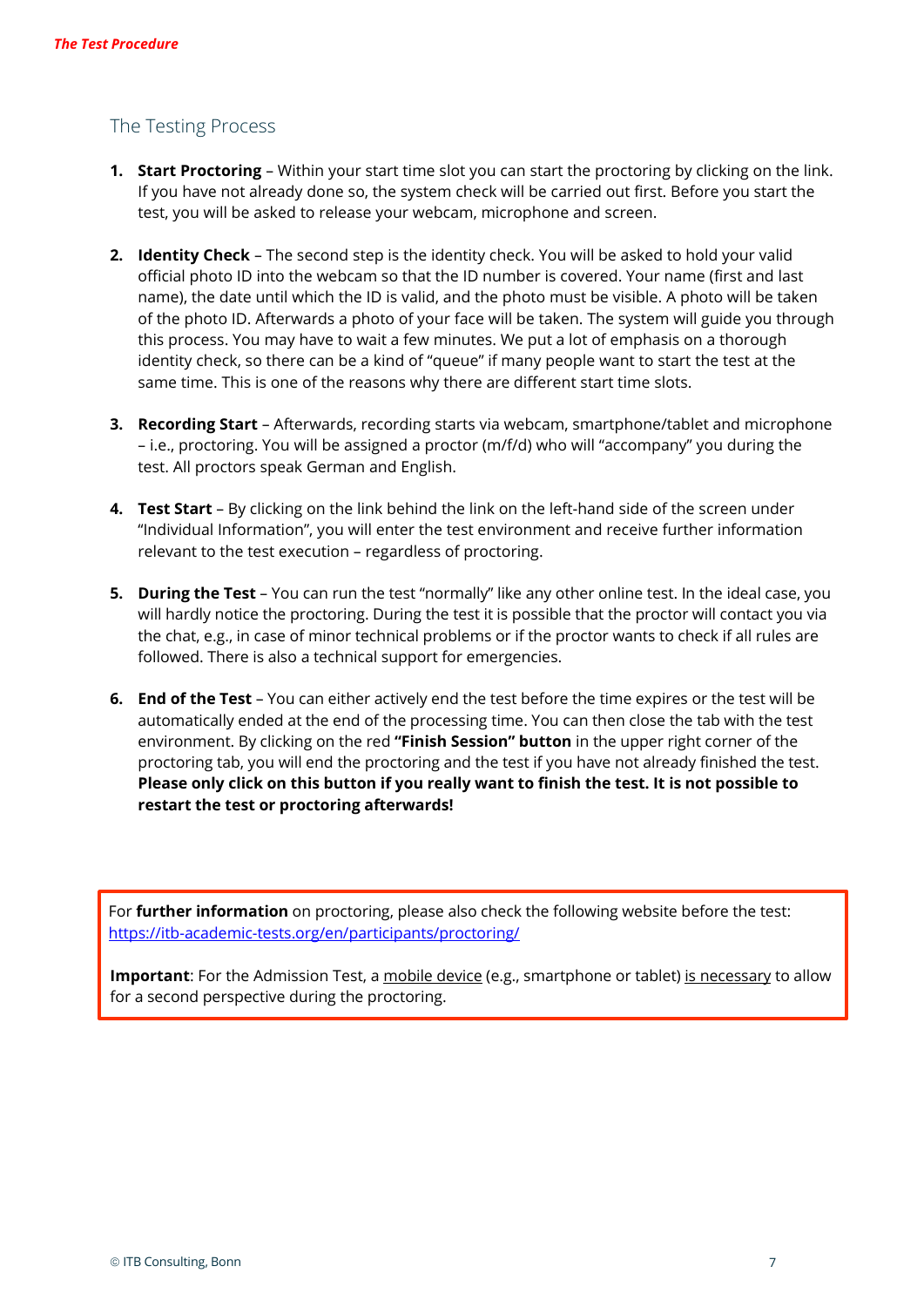# Preparing for the Test

The abilities assessed with the admission test are the result of many years of learning and development, and – for the most part – can therefore not be influenced shortly before taking the test. In any case, it is useless to memorize facts in preparation for the test. No specialized knowledge is required to solve any of the items.

On the other hand, it is helpful to be informed in advance about the test administration procedure and conditions and the different types of items. Most test participants feel surer of themselves if they know in advance what the test will be like. Also, you save time in the test situation if you have already familiarized yourself with the pointers for the individual subtests.

The following section of this brochure contains example items. They are designed to show you what kinds of items are included in the test. They will give you a good impression of the demands made on you by the test and an opportunity to see how long it takes to solve each type of item. You can work through the example items once under real test conditions; afterwards, you should take a closer look at the items you had difficulties with. You are also advised to read through the explanations of the solutions to the individual items. That will help you to identify typical kinds of mistakes and you know what to watch out for when you are taking the test.

Please do not try to make a prediction of your test score on the basis of your performance on the example items. Such a prediction would be misleading on account of the small number of example items presented here.

Your preparations for the test should include more than just working through the example items. Please check your technical setup well in advance. Check to make sure that your official photographic identification will still be valid on the test date. Also remember that the test will make high demands on your stamina, resilience, ability to concentrate, and ability to cope with mental and physical stress. Above that you have the best chances of performing well if you take the test in a well-rested state.

It can also have a positive effect on your performance if you are familiar with various relaxation techniques – however unremarkable they might seem at first glance! Simple exercises such as calm, deep breathing, shaking out your hands, stretching, and adopting a relaxed sitting position can help you to loosen or avoid tension and reduce stage fright.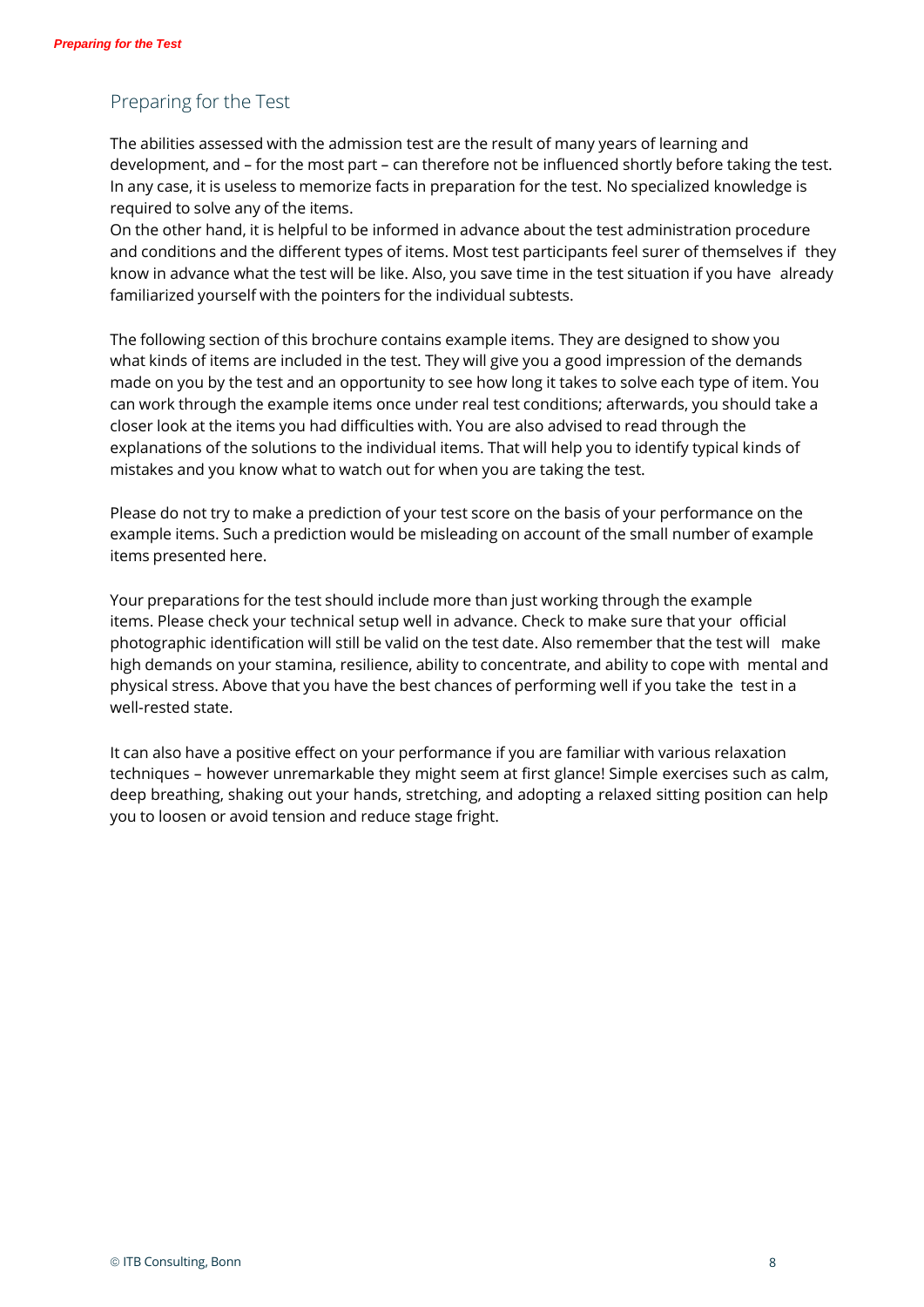# Sensible Techniques for Taking the Test

Even if your final score depends more on how precisely and correctly you solve the problems than on how quickly you come to your solutions, it is important to manage your time well and make the best possible use of it. Your chances of performing well are best if you divide your time among the items evenly and work through the test carefully, but quickly.

One important prerequisite for earning a good score on the test is to read the items carefully. If you merely skim through the text, it is all too easy to overlook information that is important to identify the correct solution.

Since the first few items in each subtest are, on the whole, easier than the following ones, it is sensible to work through the items in the order in which they appear in the test system. This will give you a certain amount of practice in solving the items, which will benefit you when you get to the more difficult ones. However, you should not spend too much time on items you find extremely difficult or unusual. It makes more sense to use the time to solve other items you feel more comfortable with. In any case, if you are not able to solve an item in a certain subtest, never assume that you also won't be able to cope with the following items. People have very different perceptions of how difficult an item is. It can easily happen that a person has trouble solving an item with a low level of difficulty and then has no difficulty at all with the following items, even if the majority of test takers find those items more difficult. When you are working through the test, keep the following in mind: the test is designed in such a way that the majority of participants will solve 30 to 70 per cent of the items correctly. In other words, it is almost impossible to solve all of the items correctly!

In many cases, it is best to come to a solution on your own, and then to see whether your solution is among the answers offered. If you proceed the other way around – that is, if you begin by looking at the answers – you can easily become confused, because some of the wrong answers are designed to seem plausible at first sight.

If you can't manage to solve an item, you can use the "process of elimination" to figure out which of the solutions are most likely to be wrong. Often it is easier to make a decision if you have already ruled out some of the answers offered.

If you find you are running out of time, you still have the possibility of skimming through an item superficially and then marking the answer you think could be the right one, or of marking a random answer! No points are subtracted for wrong answers, so you can earn a few extra points by guessing.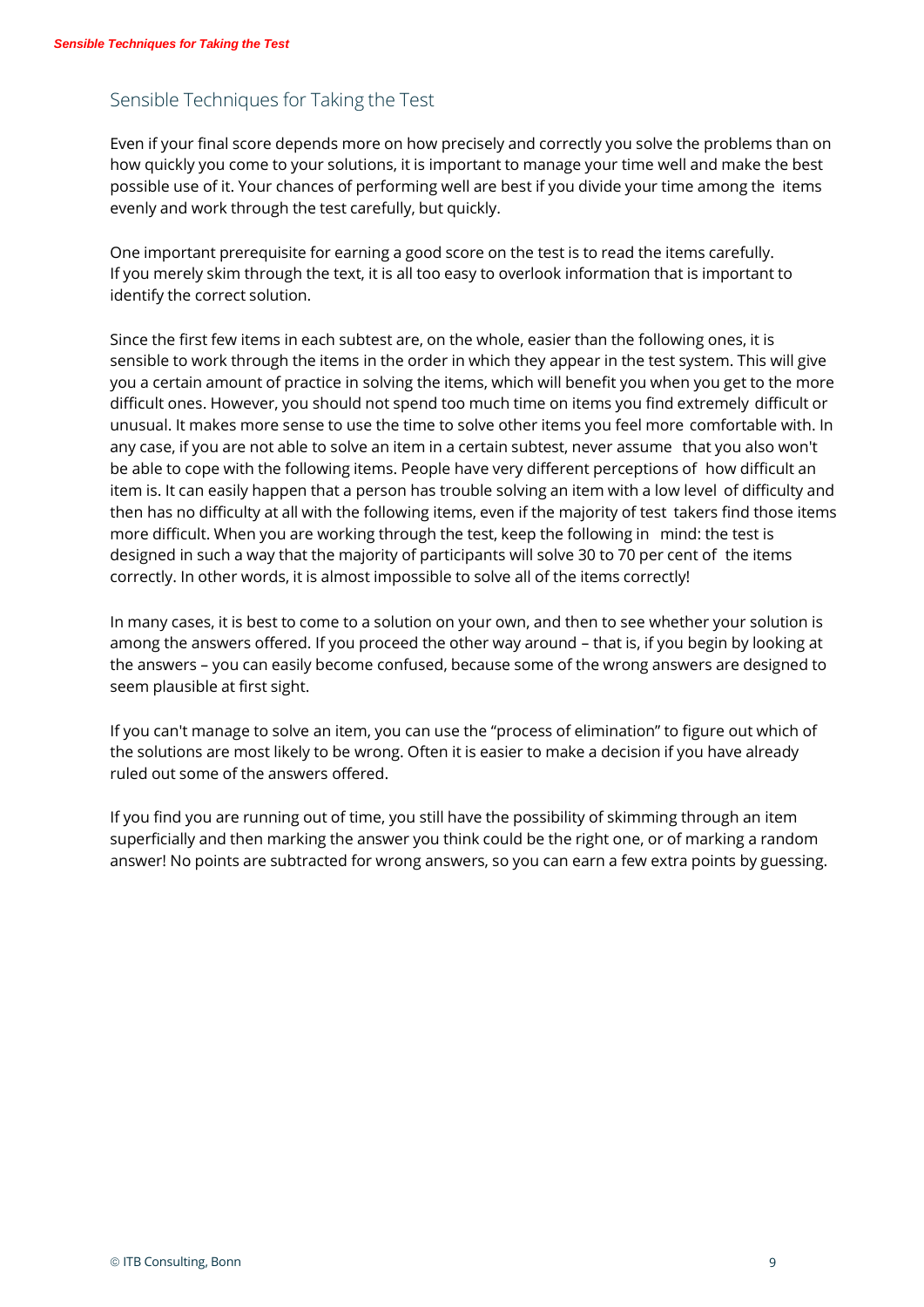# Pointers on Non-Permissible Behaviour

For taking this kind of test, it is extremely important that all participants have the same working conditions, that everyone follows the same rules, and that no one gains an advantage for himself to the disadvantage of others. To prevent cheating attempts, we use proctoring. Remember that, in a certain sense, all of the test participants are in a competition situation. Just like in sports, violations of the rules must therefore be penalized. You will accordingly save yourself a lot of trouble if you avoid the following conduct.

#### **The following behaviors are not allowed:**

- The use of non-permissible aids like cell phones, dictionaries, etc.
- Opening other browser windows and programs
- Help from third parties
- Taking the test under a false name
- Photographing or duplicating the tasks (each attempt or action will be legally prosecuted and may result in claims for damages of up to 100,000 euros)

You can eat and drink during the test and leave the room for bathroom breaks. You are allowed to use earplugs or similar (no headphones or headsets).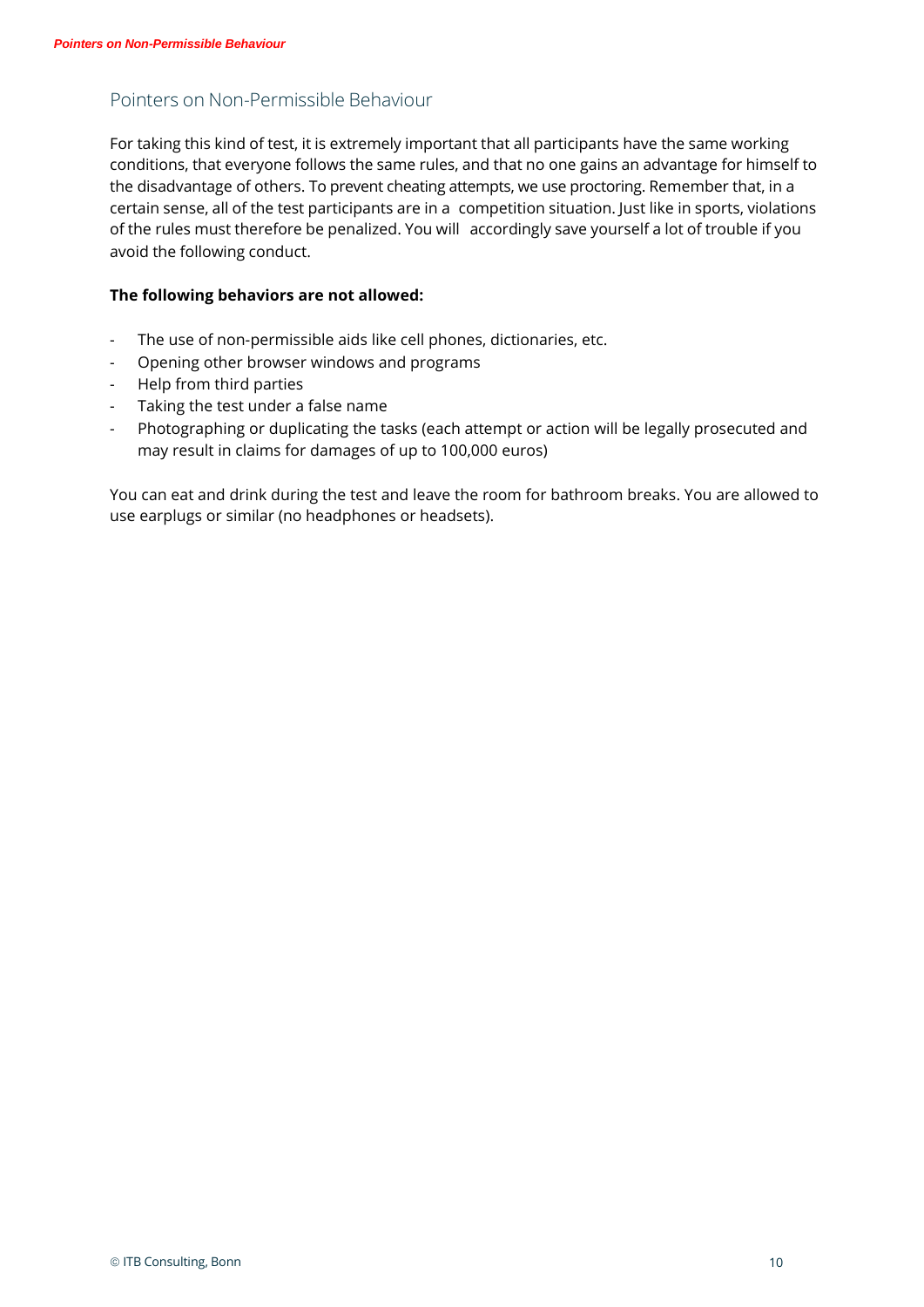# EXAMPLE ITEMS

On the following pages you will be introduced to…

- the pointers for working through the individual subtests. These pointers will help you to understand what abilities are tested with each subtest and what you have to do to solve the items.
- three example items for each subtest. These examples give you an impression of the contents, difficulty and other characteristics of the respective type of item.

Here are a few pointers on working through the example items and preparing for the test:

- Only use the aids you will be permitted to use when you are taking the real test. Do not use any other aids!
- Compare your answers with the answers given in this brochure.
- Work through the solution processes carefully, even for the items you solved correctly.
- Do not, however, try to draw direct conclusions about your chances of performing well on the test from your performance on the example items.
- It is possible that some of your wrong answers are the result of having misunderstood the pointers or the contents of the items.
- Read the instructions carefully. If you prepare well, you will already be familiar with these instructions when you are taking the real test, and you will be able to use the entire processing time for solving the items.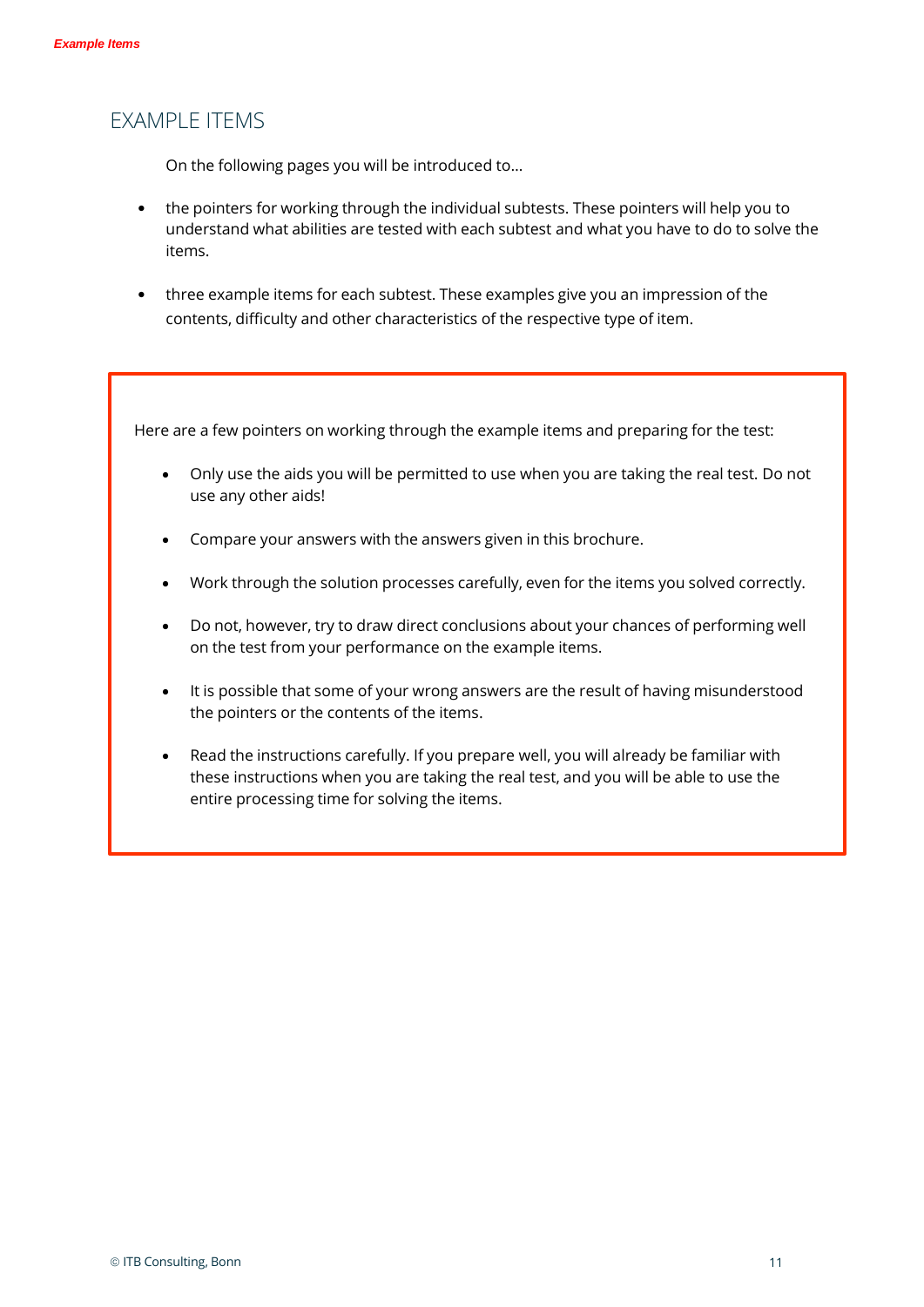# Subtest: Analyzing Graphs and Tables

## **Working time in the original test for 15 items: 34 minutes**

The following items are to test your capabilities of correctly analyzing and interpreting tables and graphs. All values are entered linearly, unless stated otherwise in the respective items. For each item, select the correct answer from the proposed solutions (A) to (D) and mark the corresponding letter on the answer sheet.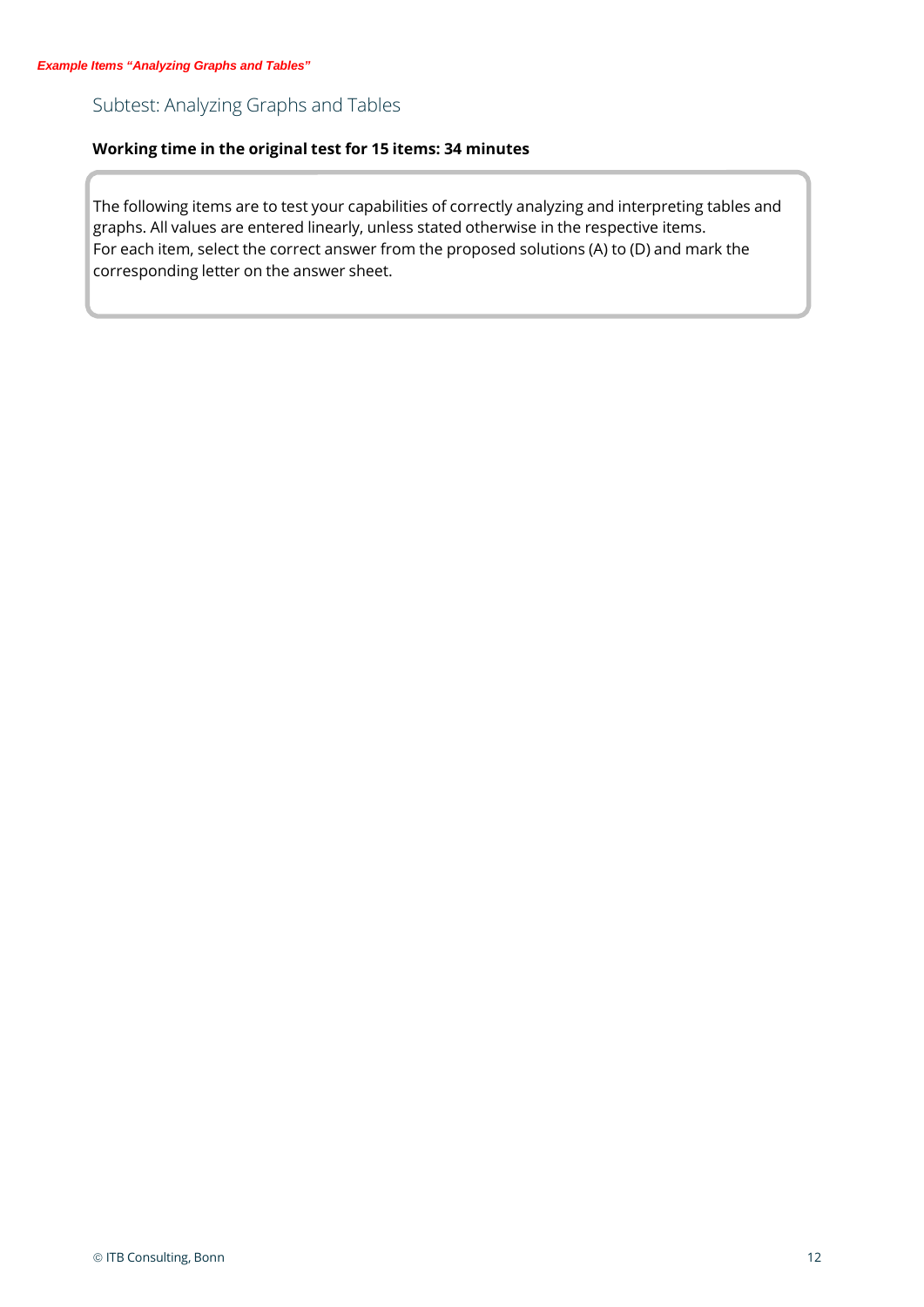**01.** The graph shows the correlation between the initial temperature of a human body, an actual change in skin temperature and the corresponding perception of such a change.



Change of skin temperature

Which of the following statements can be deduced from this information?

- I. Given an initial temperature of 30 °C, a change of temperature by at least 1 °C is necessary to be perceived as such.
- II. Given a skin temperature of 32 °C, an increase by 0.5 °C is enough to trigger the perception "getting warm".
- (A) Only statement I can be deduced.
- (B) Only statement II can be deduced.
- (C) Both statements can be deduced.
- (D) Neither of the two statements can be deduced.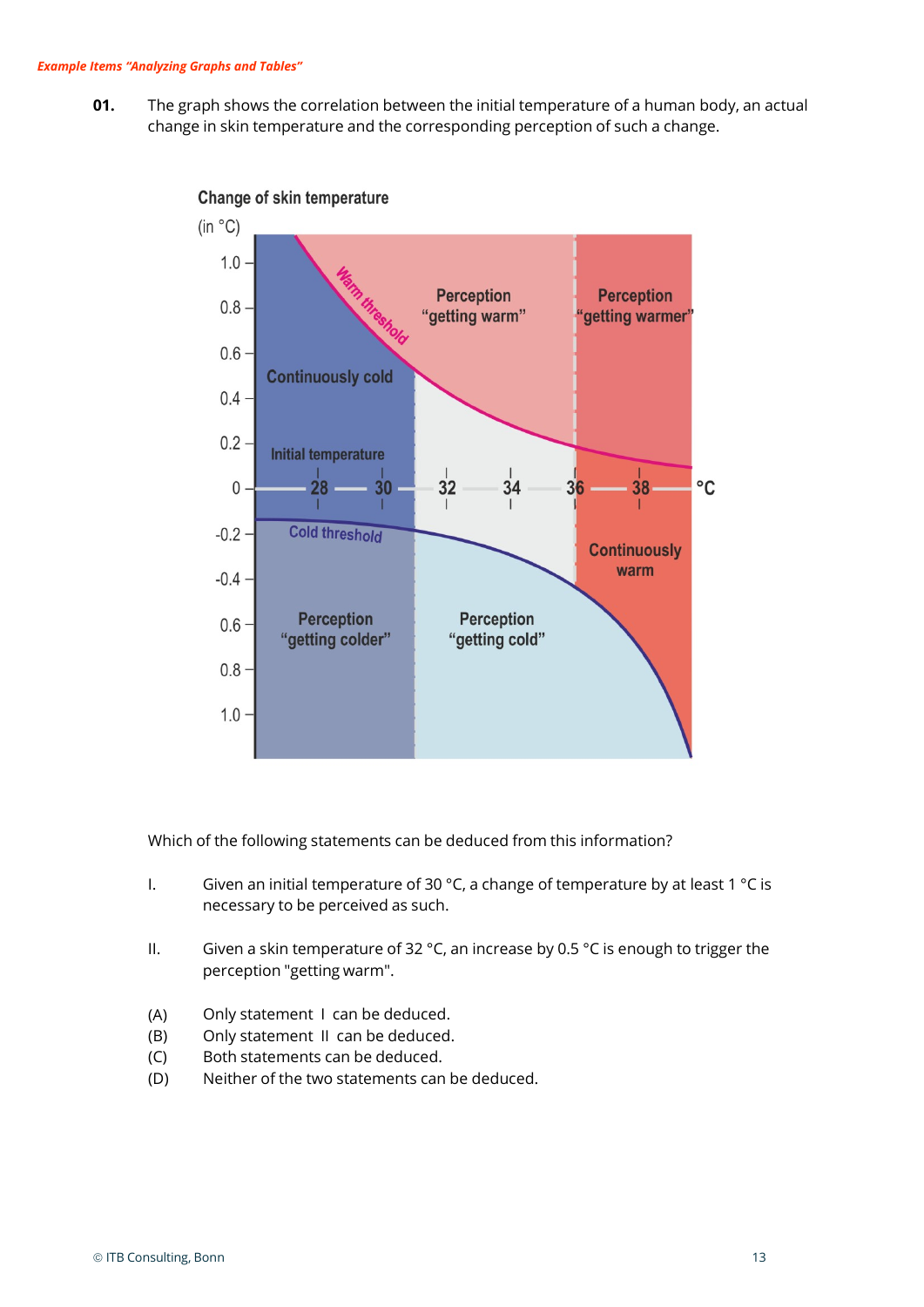**02.** The graph shows the course of a typhus epidemic in 1974. It differentiates between the number of cases (persons who fell ill), the number of admissions to hospital (hospitalisations) and the number of notifications of the health authorities.



Which of the following statements can be deduced from this information?

- I. On November 15, more than 25 cases were reported to the health authorities, although only 2 or 3 persons fell ill on that day.
- II. Only every third person who fell ill on October 16 was hospitalised.
- (A) Only statement I can be deduced.
- (B) Only statement II can be deduced.
- (C) Both statements can be deduced.
- (D) Neither of the two statements can be deduced.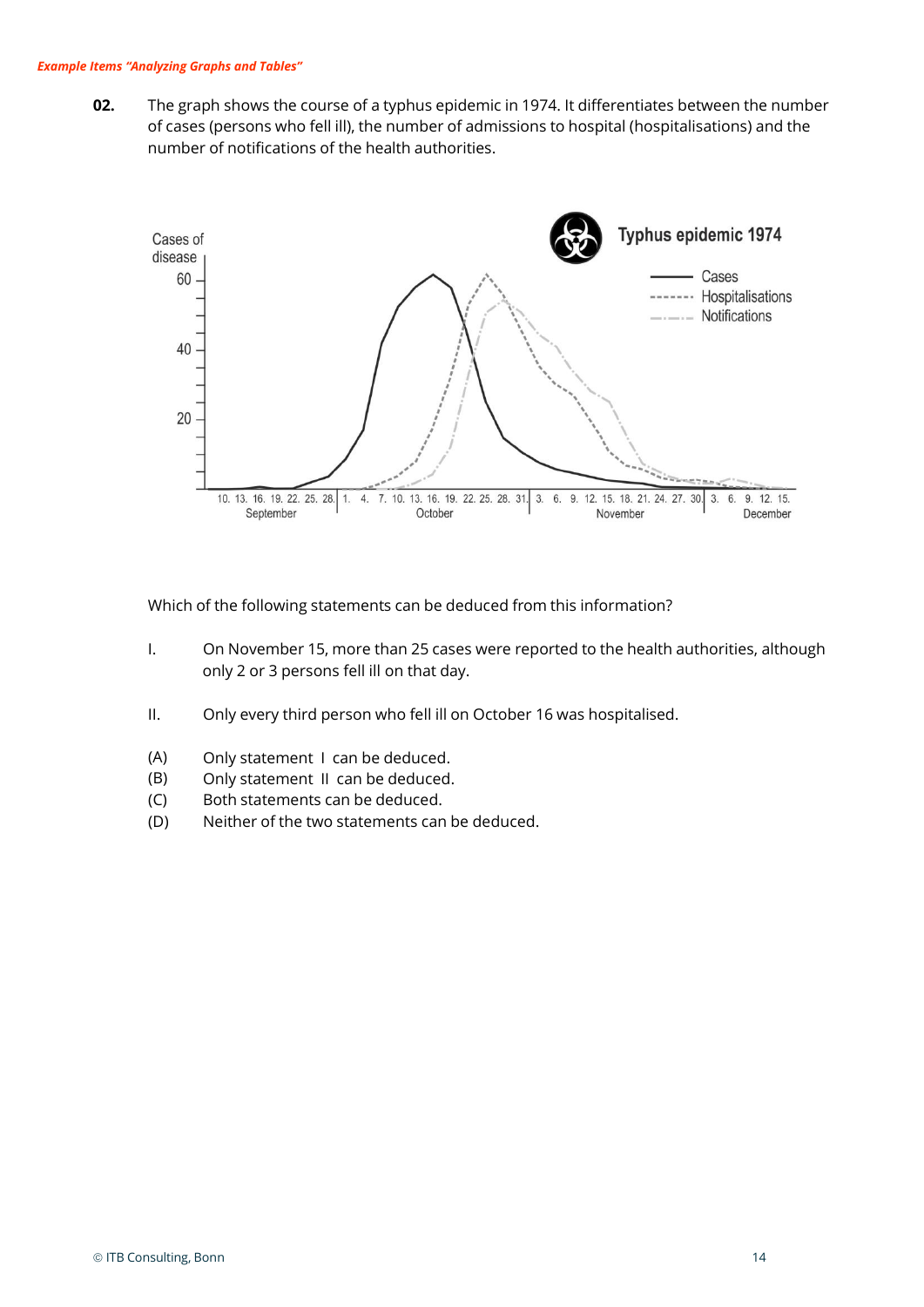**03.** In the human eye, so-called "cones" and "rods" react to the incoming light. In the case of relatively high luminance (daytime light), the cone mechanism – which also enables the perception of colour – is dominant. In the case of low luminance (moonlight), vision is enabled by way of the rod mechanism, which does not allow the perception of colour. The diagram shows the transition between these two systems. It shows the adaptation time in the case of darkening, i.e. the time required by the respective systems to increase their sensitivity to the point where improved vision performance is possible. The dashed lines show the curve in the case that the respective other system fails.



Which of the following statements can be deduced from this information?

- I. If the rod mechanism fails, the vision performance of the respective person will not improve any further after 15 minutes in the case of darkening from 1 to 0.005 cd/m².
- II. In the case of darkening from 1 to 0.0001 cd/m<sup>2</sup>, the vision performance of a person with normal eyesight will improve more between the 4<sup>th</sup> and 5<sup>th</sup> minute than between the  $6<sup>th</sup>$  and the  $7<sup>th</sup>$  minute.
- (A) Only statement I can be deduced.
- (B) Only statement II can be deduced.
- (C) Both statements can be deduced.
- (D) Neither of the two statements can be deduced.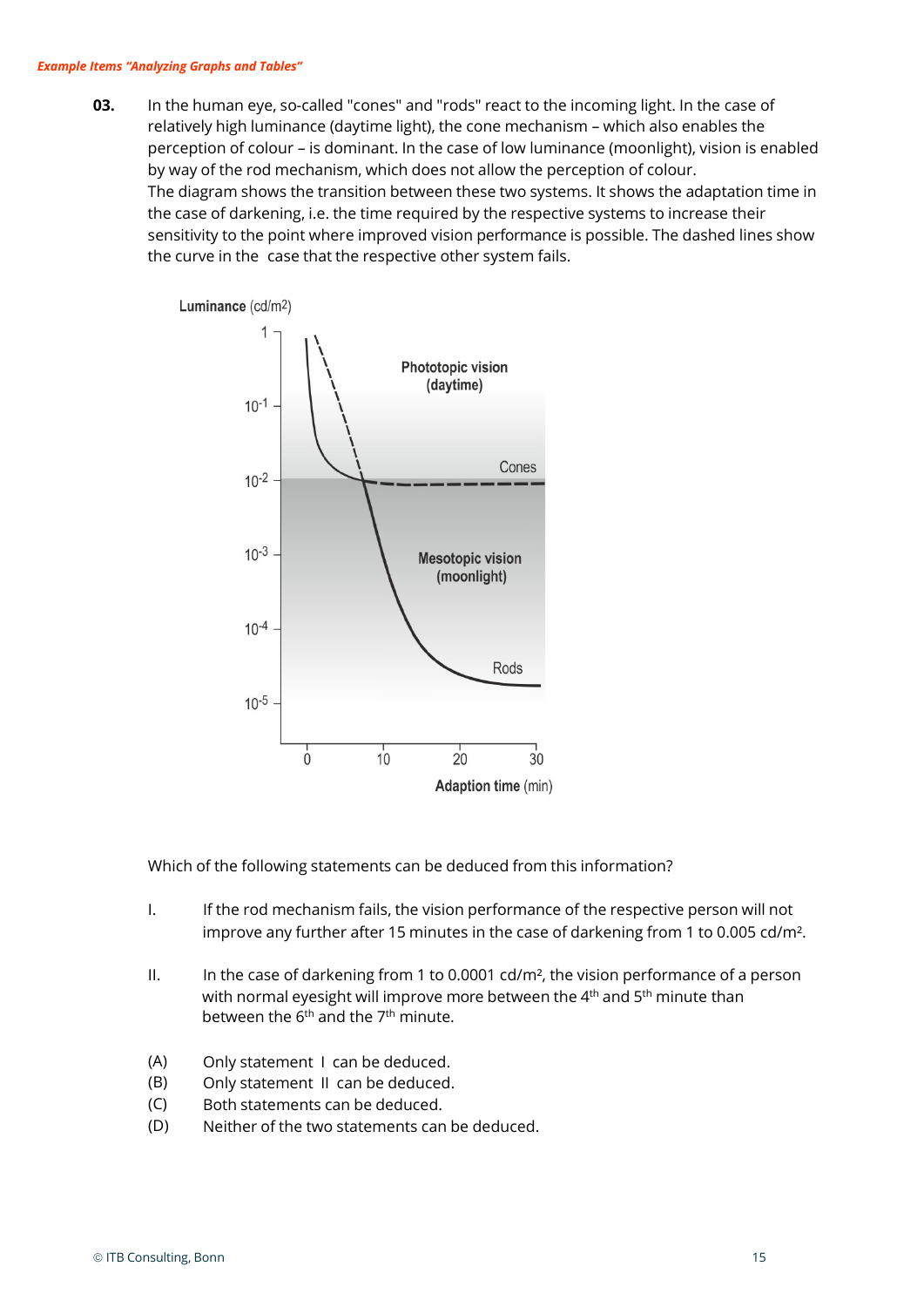# Subtest: Analyzing Texts

### **Working time in the original test for 15 items: 30 minutes**

The following items are to test your ability to comprehend the contents of brief texts from the fields of medicine and sciences, and to draw the correct conclusions. For each item, select the correct answer from the proposed solutions (A) to (D) and mark the corresponding letter on the answer sheet.

**01.** Cushing's syndrome is a disease characterized by an increased concentration of the hormone cortisol in the blood. In a healthy patient, the hormone ACTH, which is produced in the anterior pituitary gland and released into the blood, is transported to the adrenal glands where it causes - via various intermediate steps - the formation of cortisol out of cholesterol. Amongst others, cortisol has an activating effect on the melanocytes that produce the browning pigment of the skin. Cortisol is transported by the blood to the anterior pituitary gland, where it inhibits the production of ACTH.

Which of the following statements on a patient suffering from Cushing's syndrome due to a cortisol-producing tumour in the adrenal glands can be deduced from this information?

- I. The skin of the patient shows comparatively strong pigmentation.
- II. The blood of the patient shows an increased ACTH concentration.
- (A) Only statement I can be deduced.
- (B) Only statement II can be deduced.
- (C) Both statements can be deduced.
- (D) Neither of the two statements can be deduced.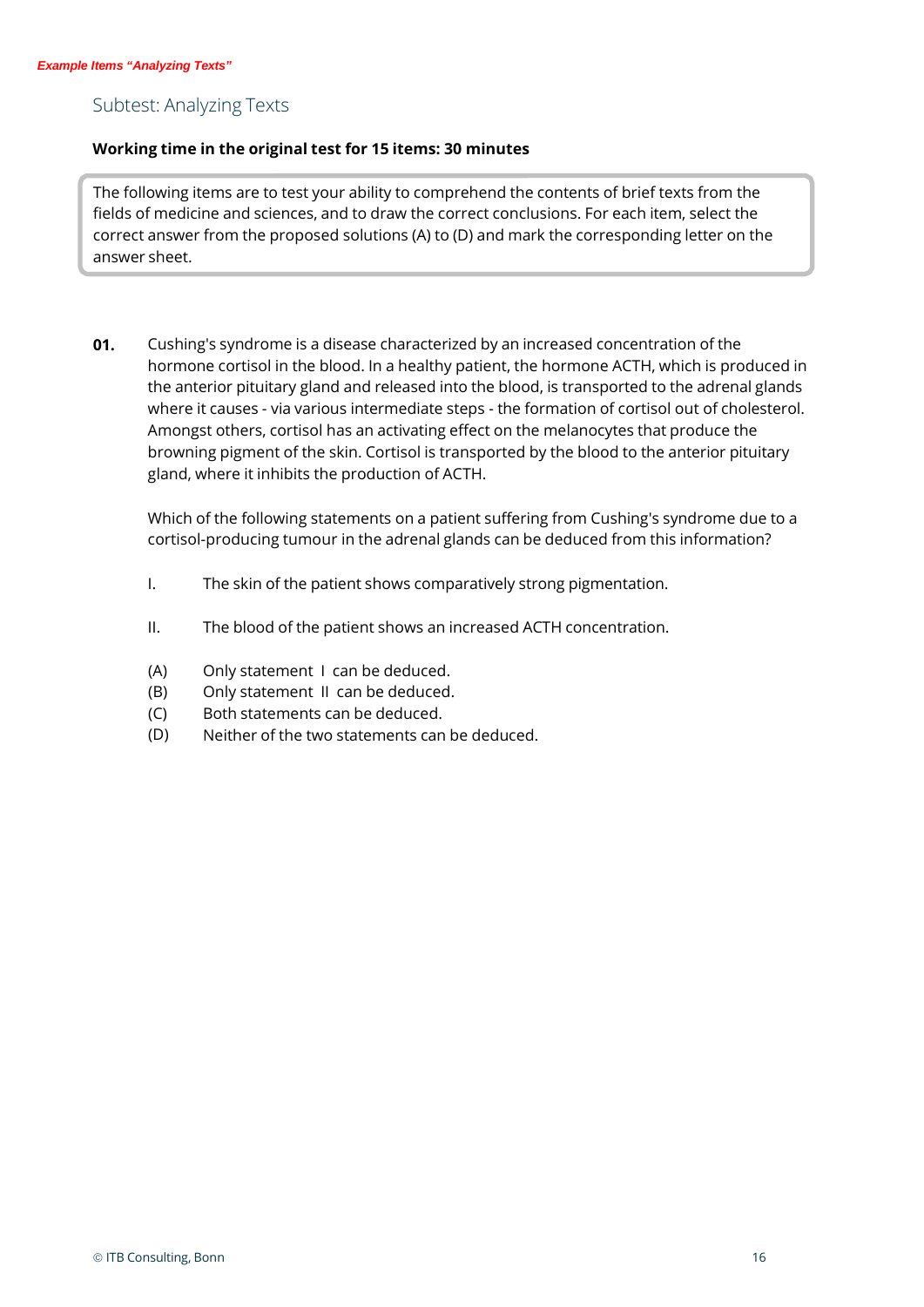#### *Example Items "Analyzing Texts"*

**02.** In physiology, "dead space" is that part of the respiratory passages (airways) which does not participate in the gas exchange, i.e. it does not take up oxygen and does not release carbon dioxide. The trachea (air tube) and the nasopharynx (nose and mouth) are part of it. During inhalation, only part of the air reaches the lungs, where the gas exchange occurs. The rest stays in the dead space. During expiration, the air which is in the dead space from the previous breath is exhaled first, before the air from the lungs is exhaled. During inhalation, on the other hand, the air from the dead space reaches the lungs first before fresh air enters the airways. The volume of the dead space comprises approximately 30 percent of the "breathing volume" of a healthy adult. The respiratory volume per minute is the product of "breathing volume" and "respiratory rate".

Which of the following statements can be deduced from this information?

- I. People with a large dead space release on the average less carbon dioxide than people with a smaller dead space.
- II. The oxygen and carbon dioxide content of the air exhaled from the dead space is approximately equal to that of fresh air.
- (A) Only statement I can be deduced.
- (B) Only statement II can be deduced.
- (C) Both statements can be deduced.
- (D) Neither of the two statements can be deduced.
- **03.** The conventional blood group system differentiates between the four blood groups A, B, AB and 0. The surface of the red blood cells (RBCs) of blood group A has antigens of type A; the surface of the RBCs of blood group B has antigens of type B, and the surface of RBCs of blood group AB has antigens of type A and antigens of type B. The surface of RBCs of blood group 0 does not have any antigens.

The blood serum of a person contains antibodies against all antigens that are not part of the respective person's RBCs. For example, the serum of humans with blood group B contains antibodies against the A antigen (anti-A serum).

Antibodies cause clumping/agglutination of RBC's of the corresponding antigens they are directed against. To determine the blood group, one drop each of the blood to be examined is mixed with anti-A serum, with anti-B serum and with anti-AB serum, respectively.

Which of the following statements on possible test results can be deduced from this information?

- I. When mixing blood of blood group A with anti-B serum, agglutination will occur.
- II. When mixing blood of blood group 0 with anti-AB serum, agglutination will occur.
- (A) Only statement I can be deduced.
- (B) Only statement II can be deduced.
- $(C)$ Both statements can be deduced.
- (D) Neither of the two statements can be deduced.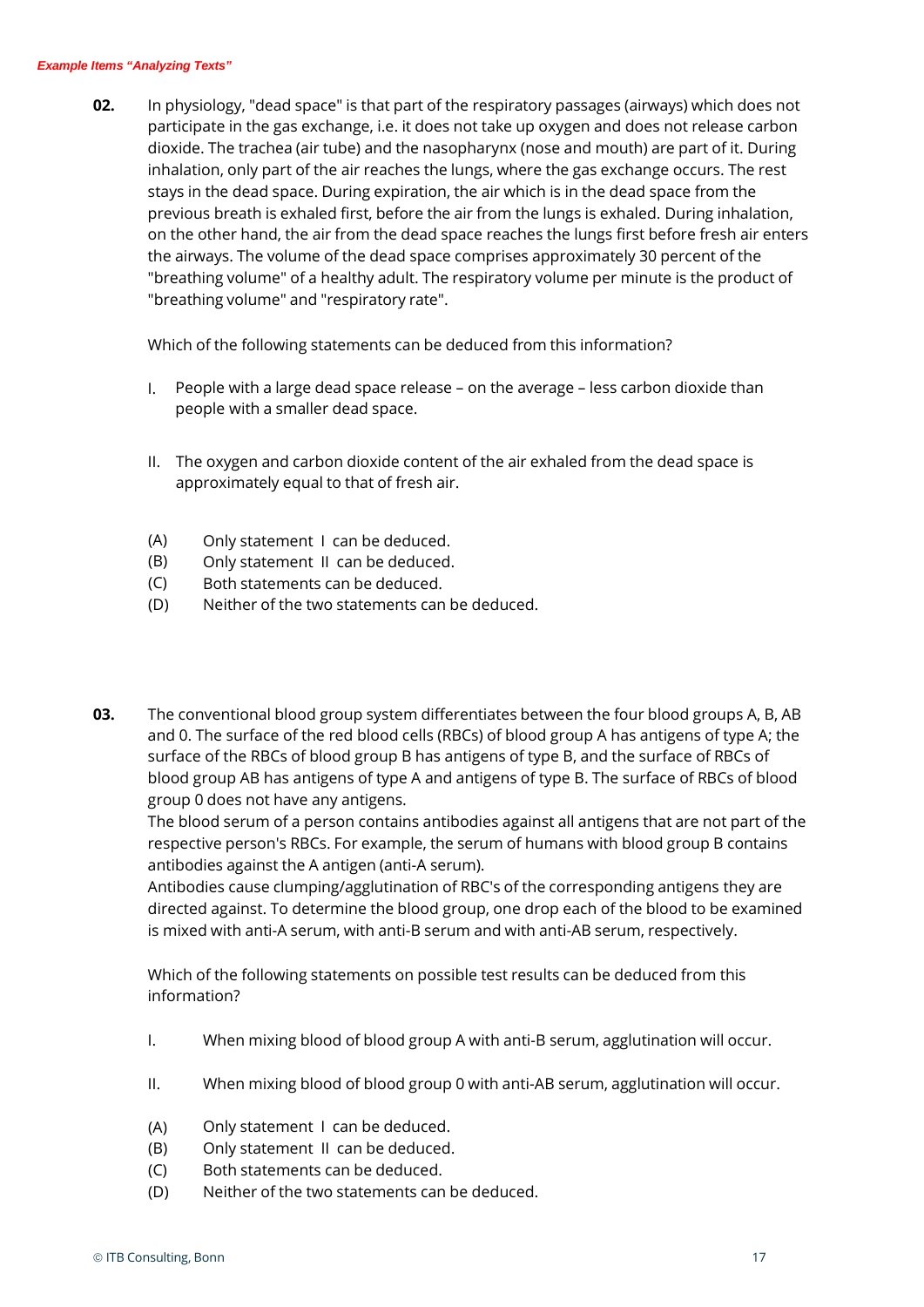## Subtest: Solving Quantitative Problems

#### **Working time in the original test for 15 items: 34 minutes**

|                                                                                    | Here you will find some problems which you have to solve.                                                                                                                          |
|------------------------------------------------------------------------------------|------------------------------------------------------------------------------------------------------------------------------------------------------------------------------------|
| Example:                                                                           |                                                                                                                                                                                    |
|                                                                                    | A student works in a factory during holidays. He is paid a wage of 10 Euros an hour. He works<br>8 hours a day and 5 days a week. How much has he earned after four weeks of work? |
| (A)<br>800 Euros<br>(B)<br>1,200 Euros<br>(C)<br>1,600 Euros<br>(D)<br>2,000 Euros |                                                                                                                                                                                    |
| Answer:                                                                            |                                                                                                                                                                                    |
| 1,600 Euros<br>(C)                                                                 |                                                                                                                                                                                    |
| How to reach the solution:                                                         |                                                                                                                                                                                    |
| Daily wage                                                                         | 10 Euros x 8 hours<br>$=$                                                                                                                                                          |
| Weekly wage                                                                        | Daily wage x 5 days<br>$=$                                                                                                                                                         |
| Wage after 4 weeks                                                                 | Weekly wage x 4 weeks<br>$=$                                                                                                                                                       |
|                                                                                    | Please mark the correct answer (A, B, C or D) on your answer sheet.                                                                                                                |

**01.** With a certain pharmaceutical drug, children are only administered a fraction of the adult dose. When multiplying the age of the child by 4 and adding 20, this will result in the daily dose for the child, expressed as a percentage of the daily adult dose.

Let's assume that the daily adult dose is 3 x 2 pills, each with 200 mg of active substance. What is the single dose for a five-year-old child that is supposed to receive four equal administrations per day.

- (A) 60 mg of active substance
- (B) 90 mg of active substance
- (C) 120 mg of active substance
- (D) 180 mg of active substance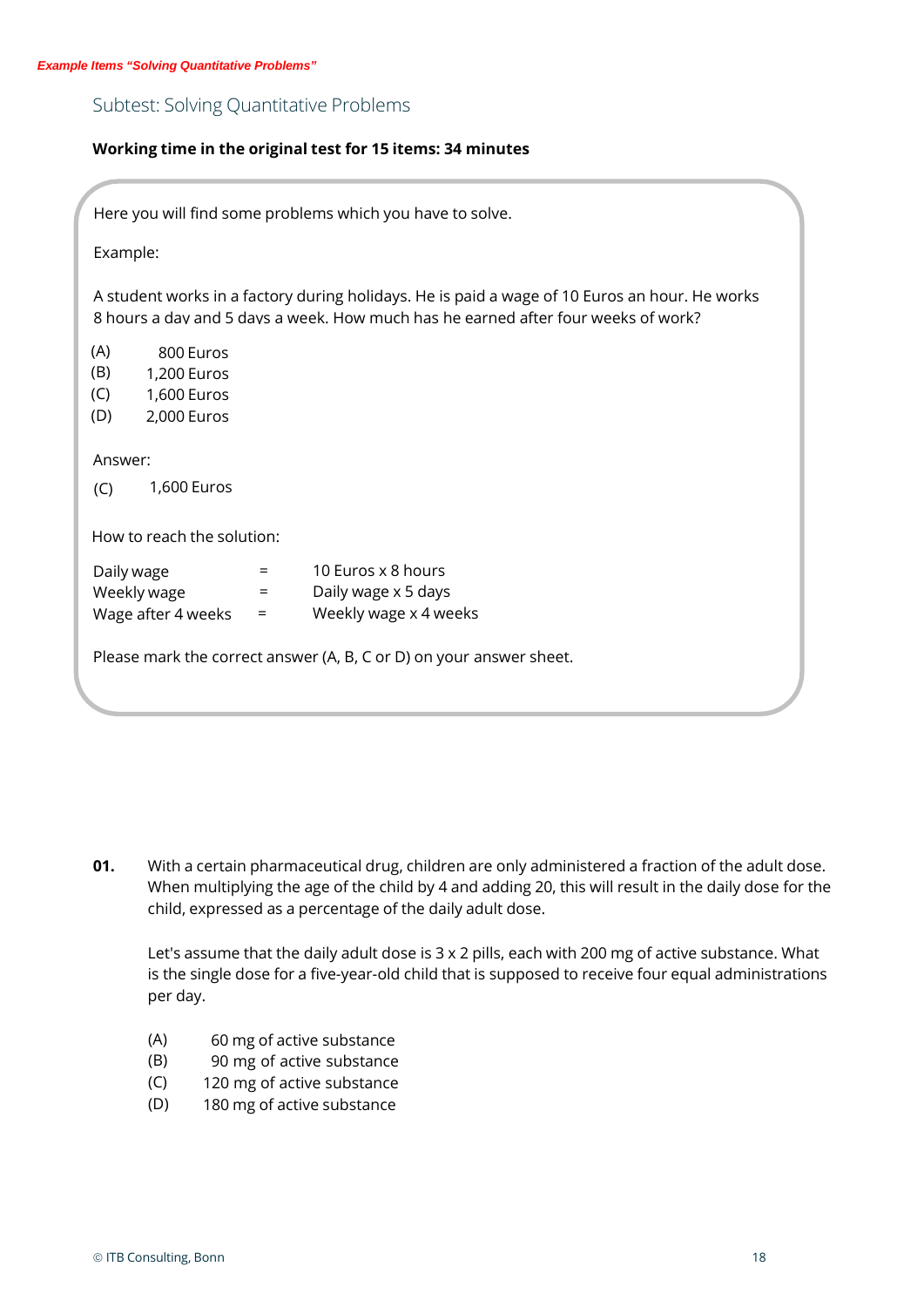**02.** Julian has agreed to give a talk in three courses. The creation of the three scripts will take different amounts of time. When creating two scripts one after the other without a break, he will need the following time periods: 13 hours for the talks 1 and 2; 17 hours for the talks 2 and 3; and 24 hours for the talks 1 and 3.

How much time will he need for the most time-consuming talk out of the three talks?

- (A) more than 14 hours
- (B) 14 hours
- $(C)$ 13 hours
- (D) less than 13 hours
- **03.** A private hospital is divided into ward A and ward B. Ward A houses 40 % of the hospital beds; it generates 60 % of the total turnover of 120 million Euros and 50 % of the profit of 8 million Euros.

Let us assume that the number of hospital beds in ward B is increased by 20 % of its current number of hospital beds, with the number of beds of ward A being reduced correspondingly; the turnover per bed stays the same in both wards.

Which share in the total turnover applies to ward A after such a change?

(A) (B) (C) (D) 42.0 % 46.7 % 48.0 % 53.3 %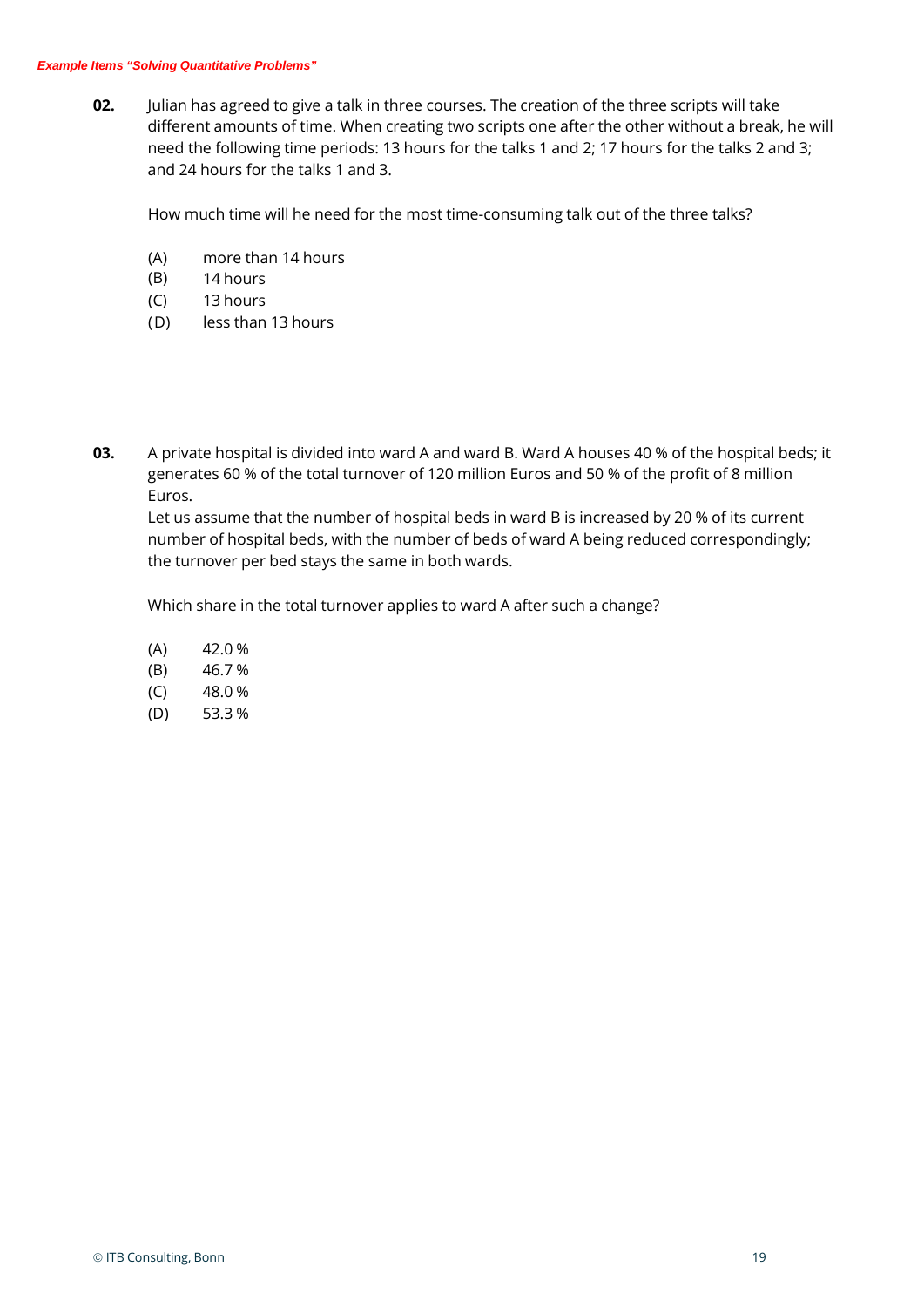# Subtest: Identifying Rules

### **Working time in the original test for 15 items: 22 minutes**

Each of the following items consists of nine fields. Eight of the fields contain figures. The arrangement of the figures has been carried out according to certain rules. Your task is to identify these rules and apply them in order to find the ninth figure.

Below the nine fields, you will find eight figures (A, B, C, D, E, F, G and H). Select the figure which should take the place of the question mark.

The rules apply

- o from left to right (horizontally),
- o **OR** from top to bottom (vertically),
- o **OR** from left to right **AND** from top to bottom.

#### **There are no other directions (e.g. diagonal) in which the rules can apply!**

In order to solve an item, you have to identify one, two or three rules. It is also possible that one rule applies horizontally and another rule vertically. In the following you will find some rules that may apply to the item:

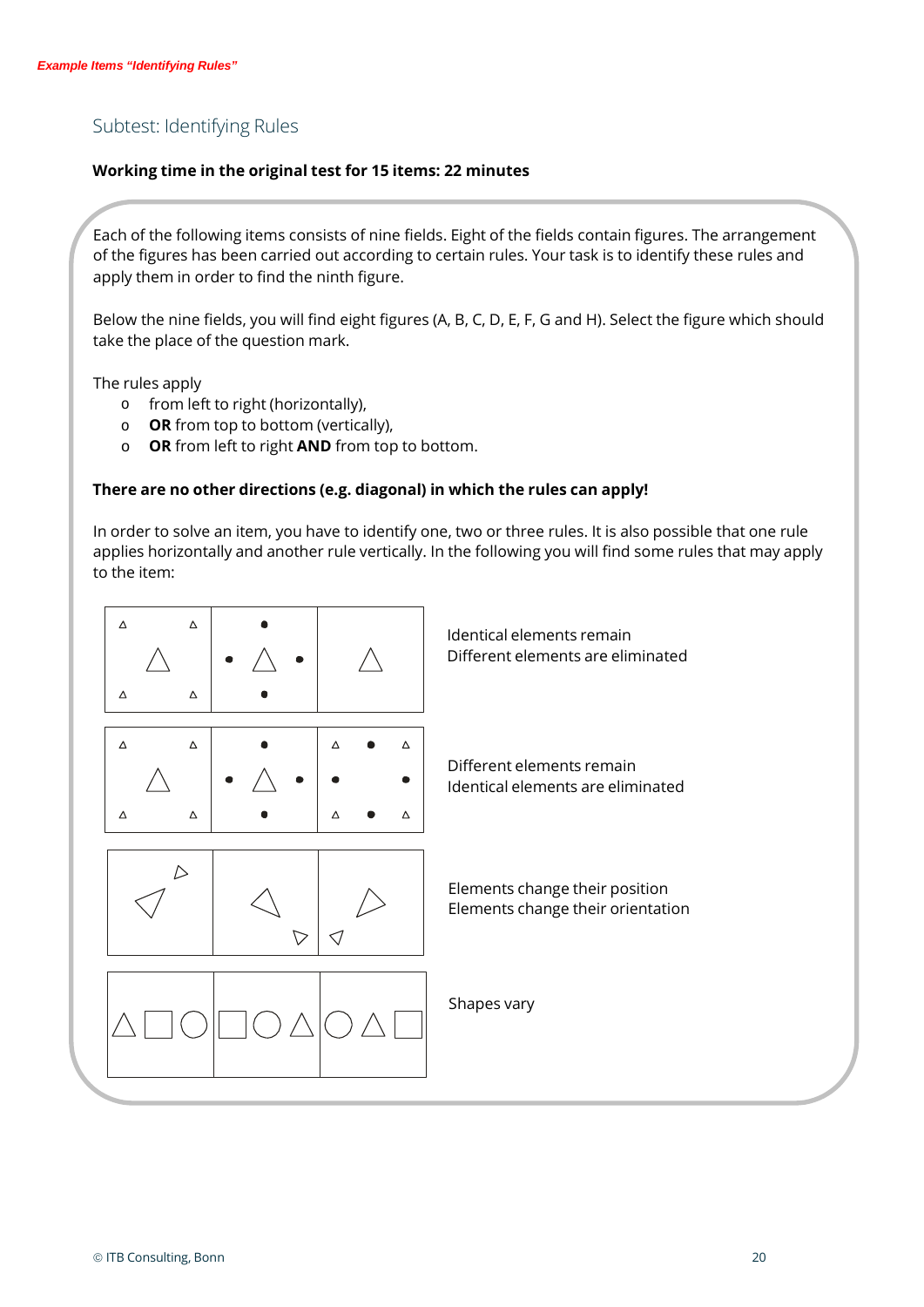

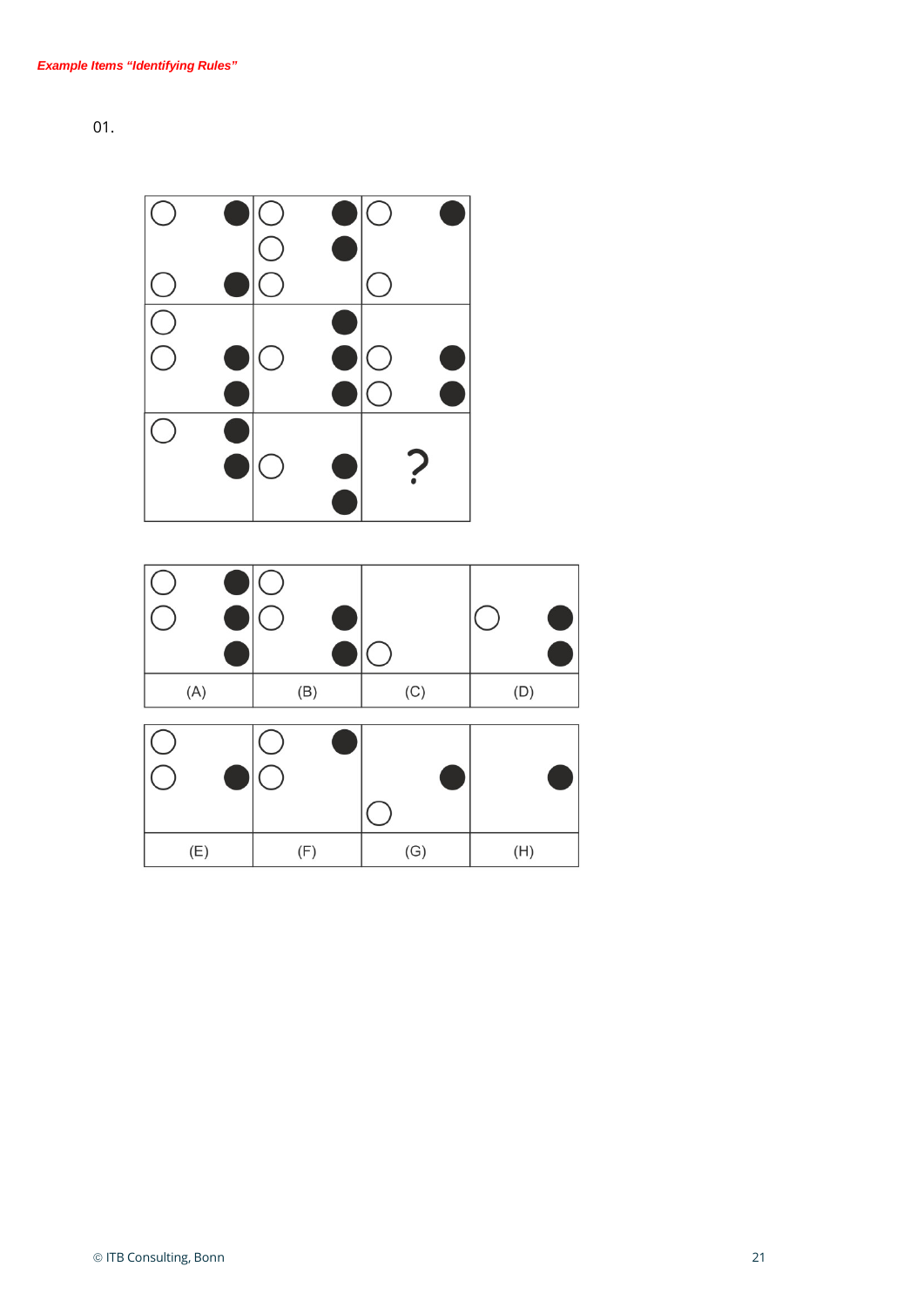



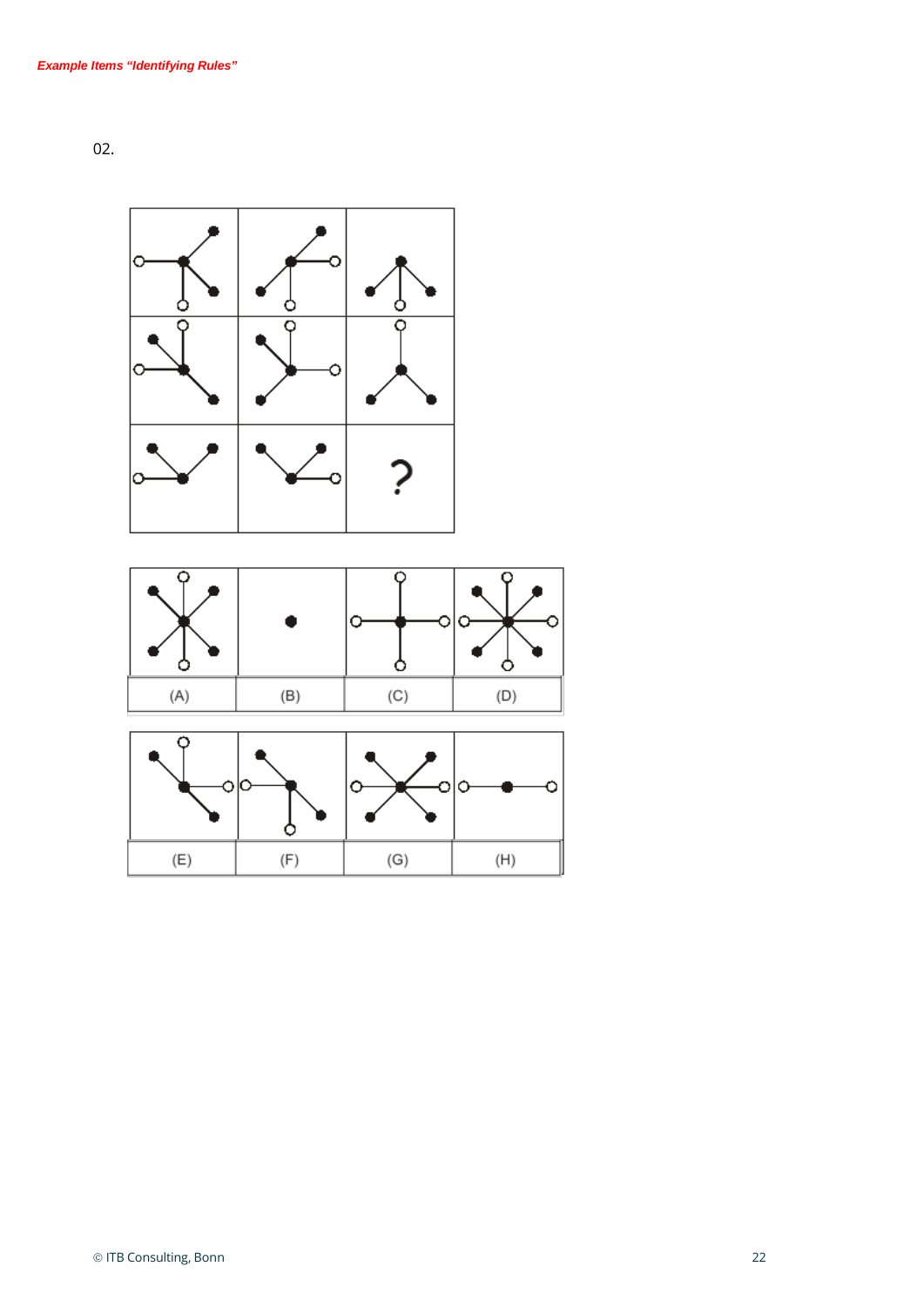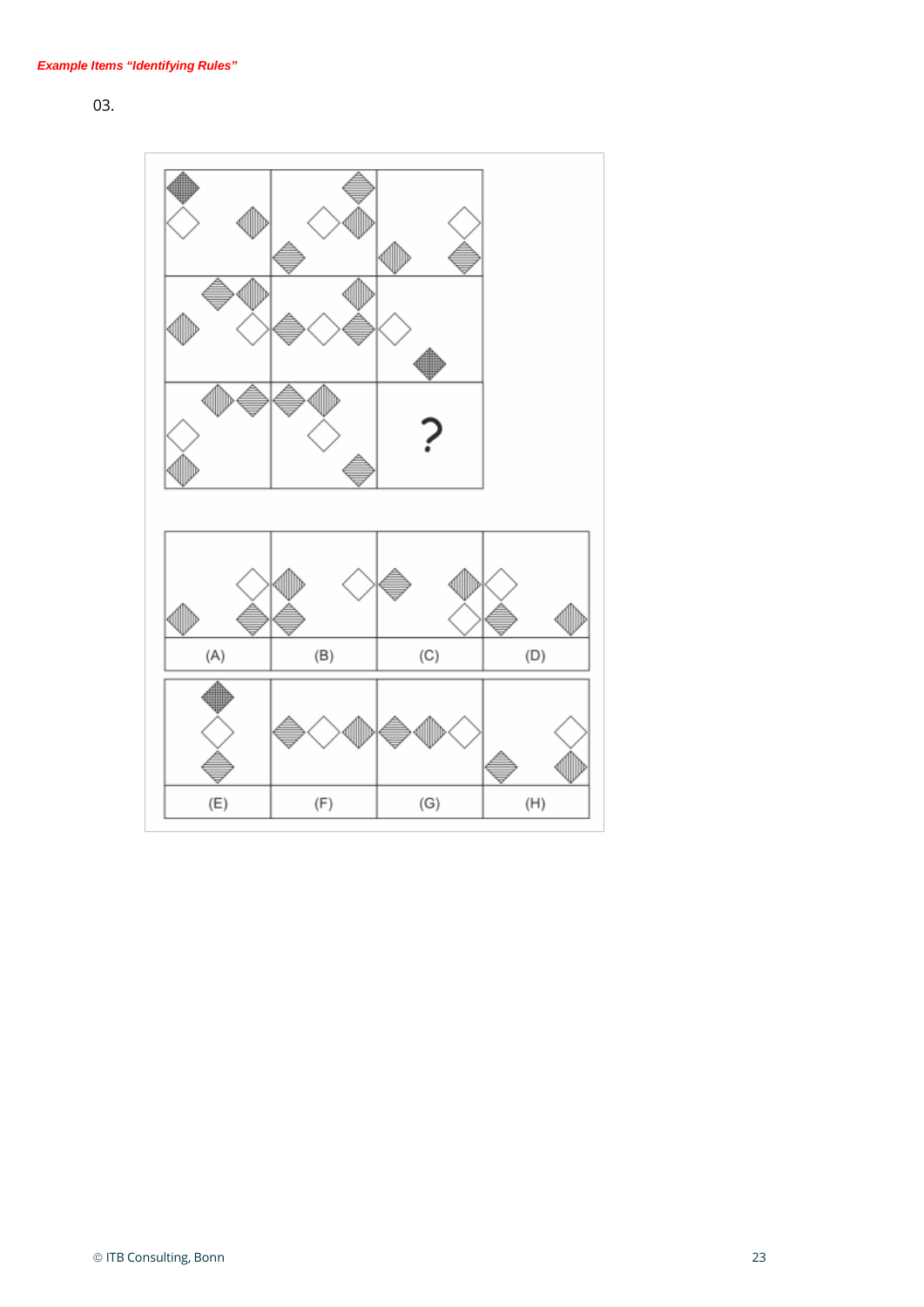# SOLUTIONS AND APPROACHES

Solutions

| <b>Subtest: Analyzing Graphs and Tables</b> |        |                   |  |
|---------------------------------------------|--------|-------------------|--|
| Item 1                                      | Item 2 | Item <sub>3</sub> |  |
| в                                           |        | C                 |  |
|                                             |        |                   |  |

| <b>Subtest: Analyzing Texts</b> |                   |                   |  |
|---------------------------------|-------------------|-------------------|--|
| Item 1                          | Item <sub>2</sub> | Item <sub>3</sub> |  |
| ⊢                               |                   |                   |  |
|                                 |                   |                   |  |

| <b>Subtest: Solving Quantitative Problems</b> |        |                   |  |
|-----------------------------------------------|--------|-------------------|--|
| Item 1                                        | Item 2 | Item <sub>3</sub> |  |
|                                               |        | B                 |  |
|                                               |        |                   |  |

| <b>Subtest: Identifying Rules</b> |                   |                   |  |
|-----------------------------------|-------------------|-------------------|--|
| Item 1                            | Item <sub>2</sub> | Item <sub>3</sub> |  |
| G                                 |                   |                   |  |
|                                   |                   |                   |  |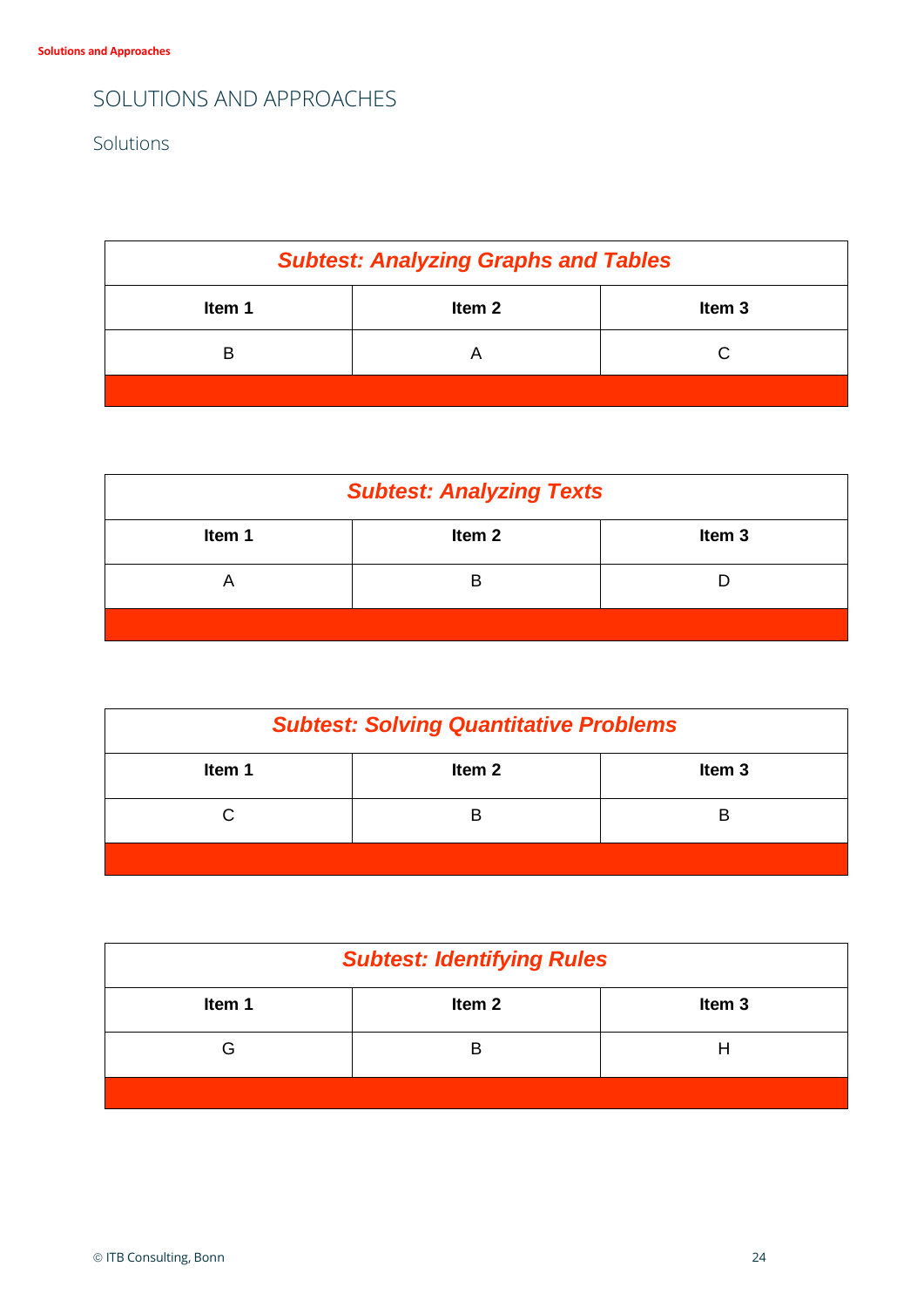# Approach to the "Analyzing Graphs and Tables" Subtest

## **Item 1**

Level of difficulty: low

### Explanation:

**Statement I** can easily be disproved. When the initial temperature is 30 °C, a decrease in the skin temperature by less than 0.2 °C already leads to the perception "getting colder", and thus to a perceived change in temperature.

**Statement II**, on the other hand, can be deduced: When the initial temperature is 32 °C, an increase in skin temperature by 0.5 °C is slightly above the threshold to the perception "getting warm".

The correct solution to this item is therefore **(B)**.

### **Item 2**

Level of difficulty: medium

#### Explanation:

The **first statement** can be deduced. It is a statement about two values which can both be taken directly from the graph: the number of persons who fell ill on November 15, and the number of cases reported to the health authorities on November 15. With regard to the first number, the graph shows clearly that on November 15 the curve is above the value 25. With regard to the second number, the graph also shows clearly that the respective curve is below the value 4 on November 15.

**Statement II** also seems, at first glance, to be a simple comparison of two values: the number of persons who fell ill on October 16 and the number of persons who were admitted to hospital on October 16. If we take a closer look, however, it becomes clear that the statement is not about the persons who were hospitalised exactly on October 16, but about those who fell ill on October 16 and were later admitted to hospital (either on the same day or – probably more frequently – on one of the following days). The fact that the apexes of the two curves showing "Cases" and "Hospitalisations" differ by about 14 days shows that in most cases several days passed between the time the person fell ill and the time he was admitted to hospital. Even if we do not consider that fact, it is clear that the number of persons hospitalised on October 16 does not by any means necessarily have to be a subset of the persons who fell ill on that day. Therefore statement II cannot be deduced.

The correct solution to this item is therefore **(A)**.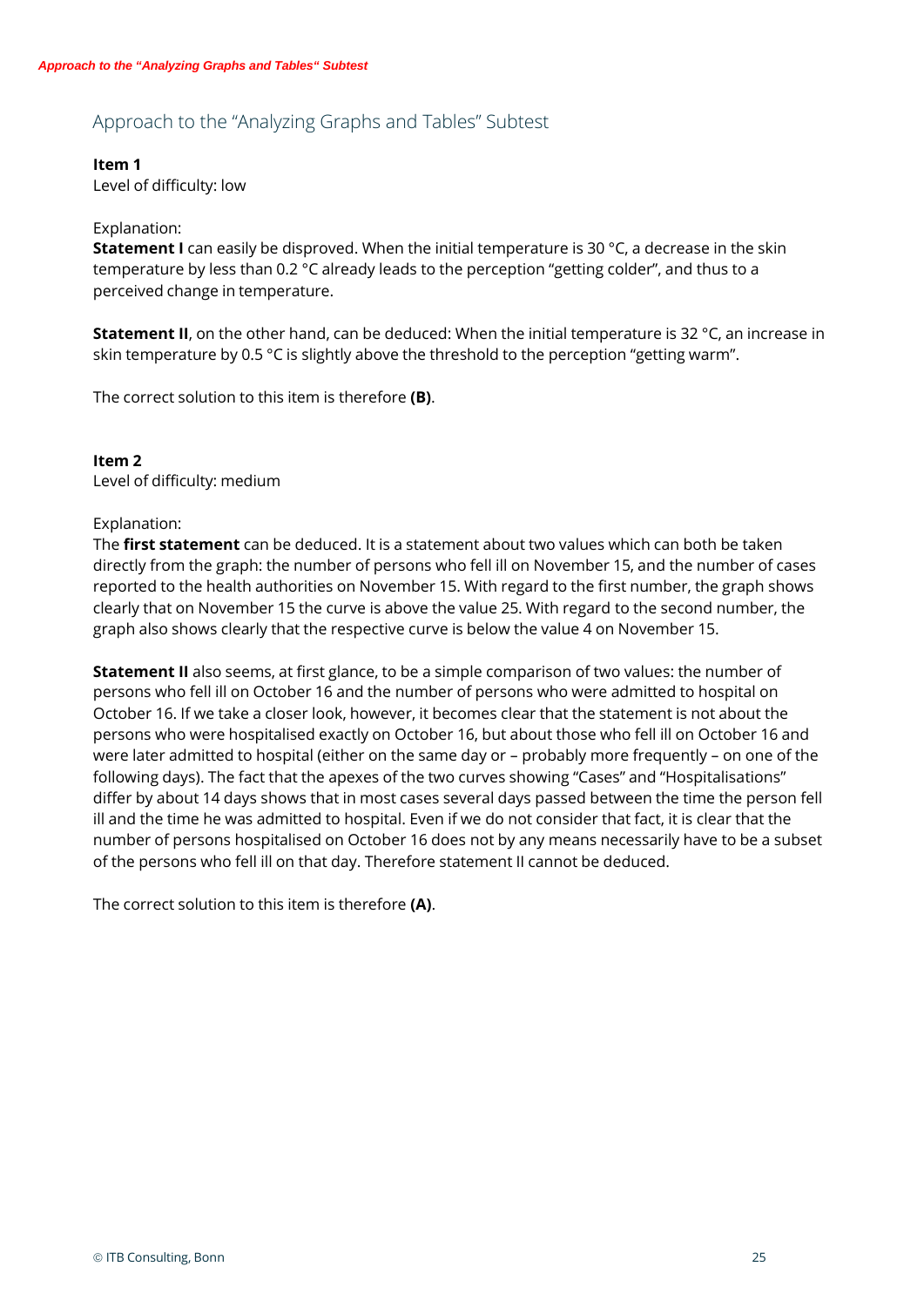## **Item 3** Level of difficulty: high

Explanation:

The correct solution to this item is **(C)**; in other words, both statements can be deduced from the information given in the text and the graph.

**Statement I** describes the situation in which the rod mechanism fails. According to the text, the dashed line of the "cone curve" shows how the vision performance develops under changing light conditions when the rod mechanism fails. Therefore we must look at the "cone curve". Between a luminance of 1 cd/m<sup>2</sup> and a luminance of just under 0.01 cd/m<sup>2</sup> (10<sup>-2</sup>), the "cone curve" drops – very rapidly at first and then more and more gradually. From then on, however (after about 10 minutes of adaptation time and clearly above the luminance of 0.005 cd/m<sup>2</sup> referred to in the statement), it runs parallel to the x-axis. This means that, no matter how long the adaptation time is, the vision performance no longer improves.

**Statement II** is about the performance of cone vision. Since here we are talking about a person with normal eyesight, we need only to look at the continuous black curve when we think about whether or not the statement is correct. And in fact, the continuous section of the "cone curve" drops very rapidly at first, but then – from about the fifth minute onwards – more and more gradually, and between the seventh and eighth minute it merges almost asymptotically with the x-axis. Only then (when "rod vision" sets in), does the curve once again drop rapidly. This means that in the time period between the  $4<sup>th</sup>$  and 5<sup>th</sup> minute, the vision performance of a person with normal eyesight indeed improves more than in the time period between the  $7<sup>th</sup>$  and  $8<sup>th</sup>$  minute. (As the luminance decreases, the cone vision performance can be said to "stagnate" in a sense.)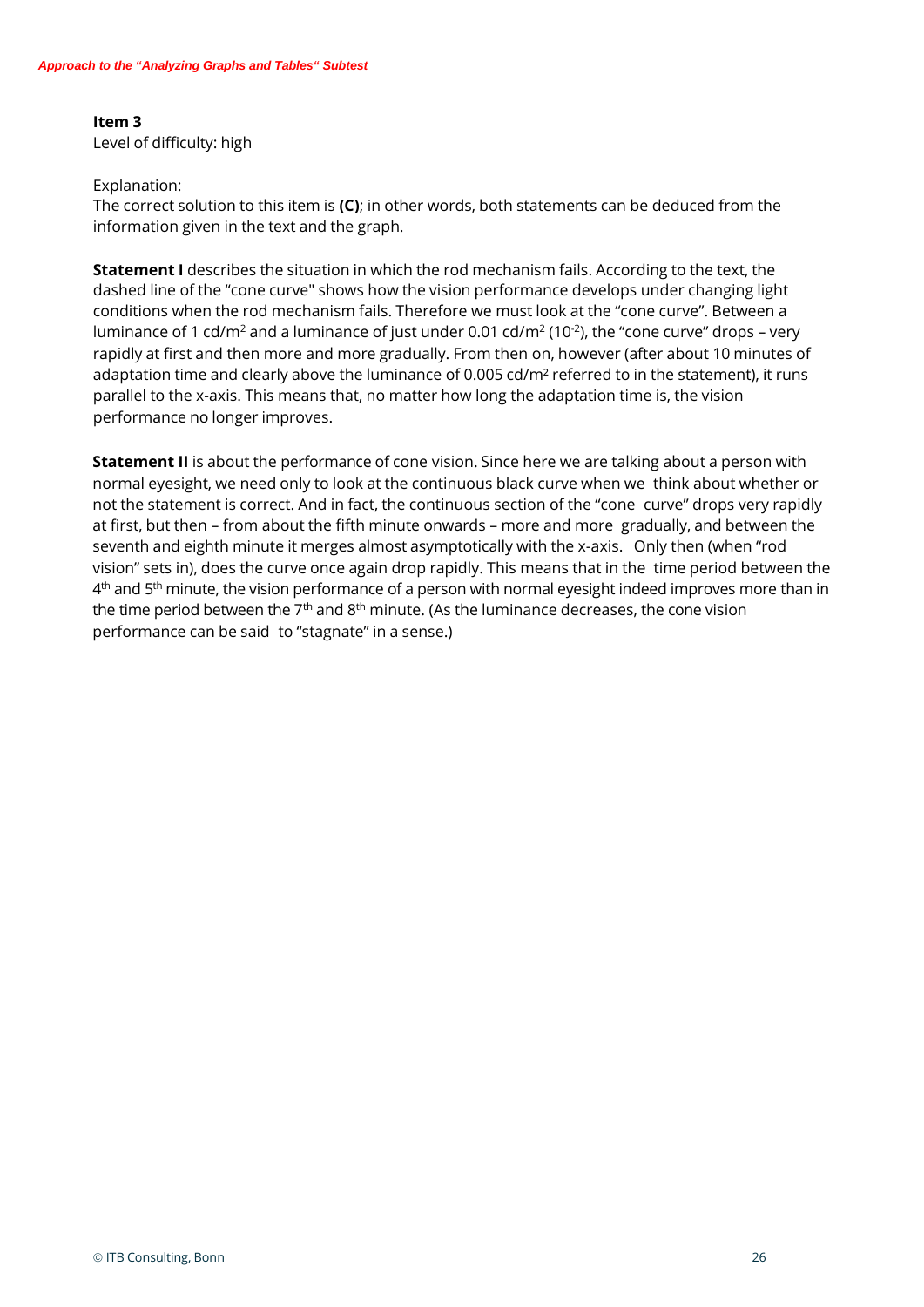# Approach to the "Analyzing Texts" Subtest

Item 1 Level of difficulty: low

#### Explanation:

**Statement I** can be deduced from the text: the concentration of cortisol in the patient's blood is increased due to a cortisol-producing tumour. As a result, the melanocytes – which produce the browning pigment of the skin – are activated to an increased level of production. The patient's skin therefore shows comparatively strong pigmentation.

**Statement II** cannot be deduced from the text: the increased cortisol concentration in the patient's blood inhibits the production of ACTH. As a result, the ACTH concentration in the blood is decreased and not increased.

The correct solution to this item is therefore **(A)**.

Item 2 Level of difficulty: medium

Explanation:

**Statement I** cannot be deduced from the text: the amount of carbon dioxide released during expiration is unrelated to the size of the dead space because the dead space does not participate in the gas exchange.

**Statement II** can be deduced from the text: according to the text, when a person exhales, the air which is in the dead space from the previous inhalation is exhaled first. Since no exchange of gas takes place in the dead space, this air is similar in content to the fresh air inhaled previously.

The correct solution to this item is therefore **(B)**.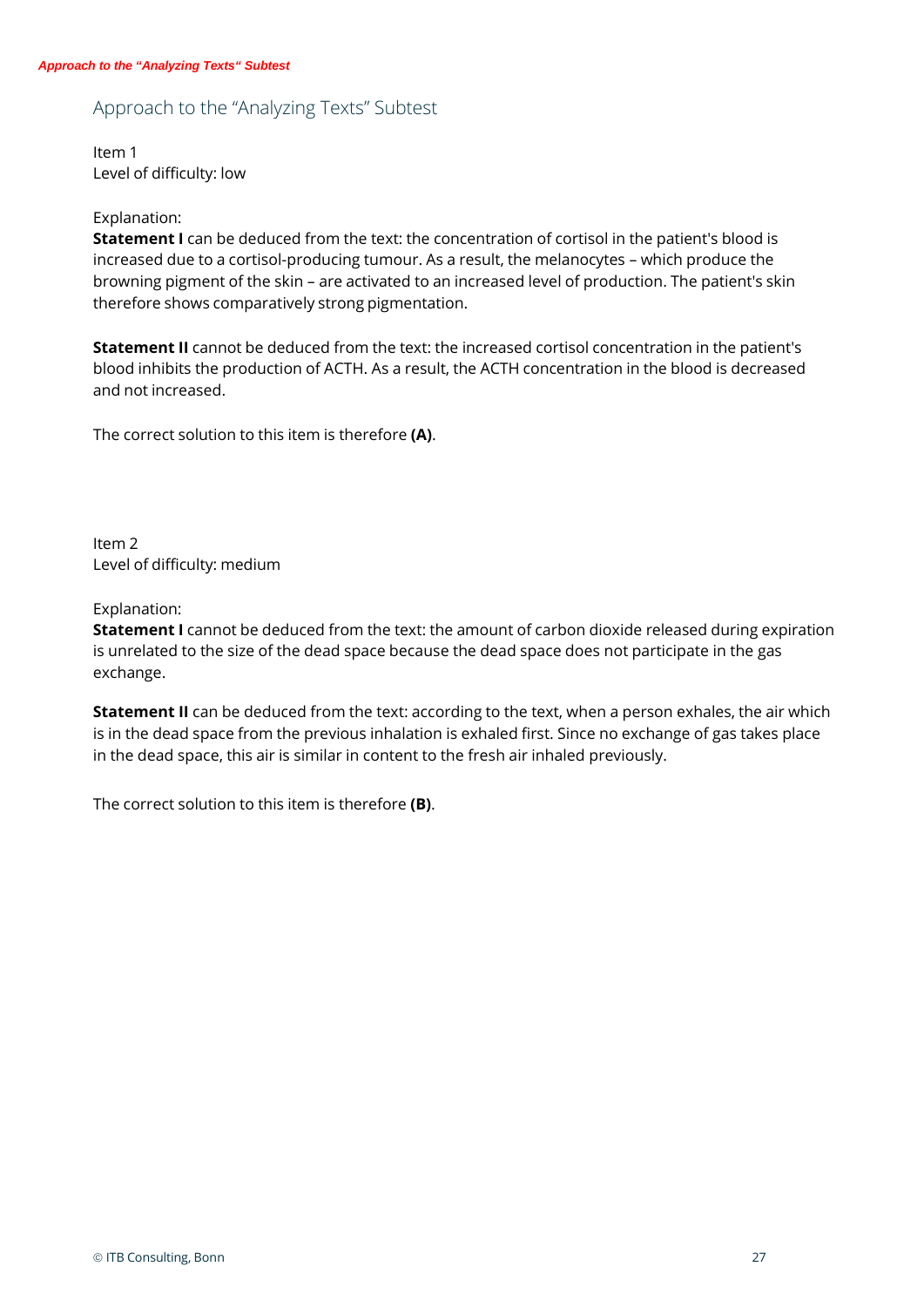### **Item 3**

Level of difficulty: high

Explanation:

To understand this item, it may help to make a sketch of the circumstances described. Such a sketch, for example, could look like this:

| <b>Blood group</b>     |           |           | AВ                   |                            |
|------------------------|-----------|-----------|----------------------|----------------------------|
| Antigens on RBCs       | type A    | type B    | type A and<br>type B |                            |
| Antibodies in<br>serum | against B | against A |                      | against A and<br>against B |

You can now read the solutions directly from this sketch:

**Statement I cannot** be deduced from the text: the red blood cells of blood group A have only antigens of type A on their surfaces. If this blood is mixed with anti-B serum, which contains antibodies against antigens of type B, no agglutination will occur. Statement I is therefore not correct.

**Statement II** can also **not** be deduced from the text: the red blood cells of blood group 0 have no antigens on their surfaces. If this blood is mixed with anti-AB serum, which contains antibodies of antigens of type A and type B, no agglutination will occur.

The correct solution to this item is therefore **(D)**.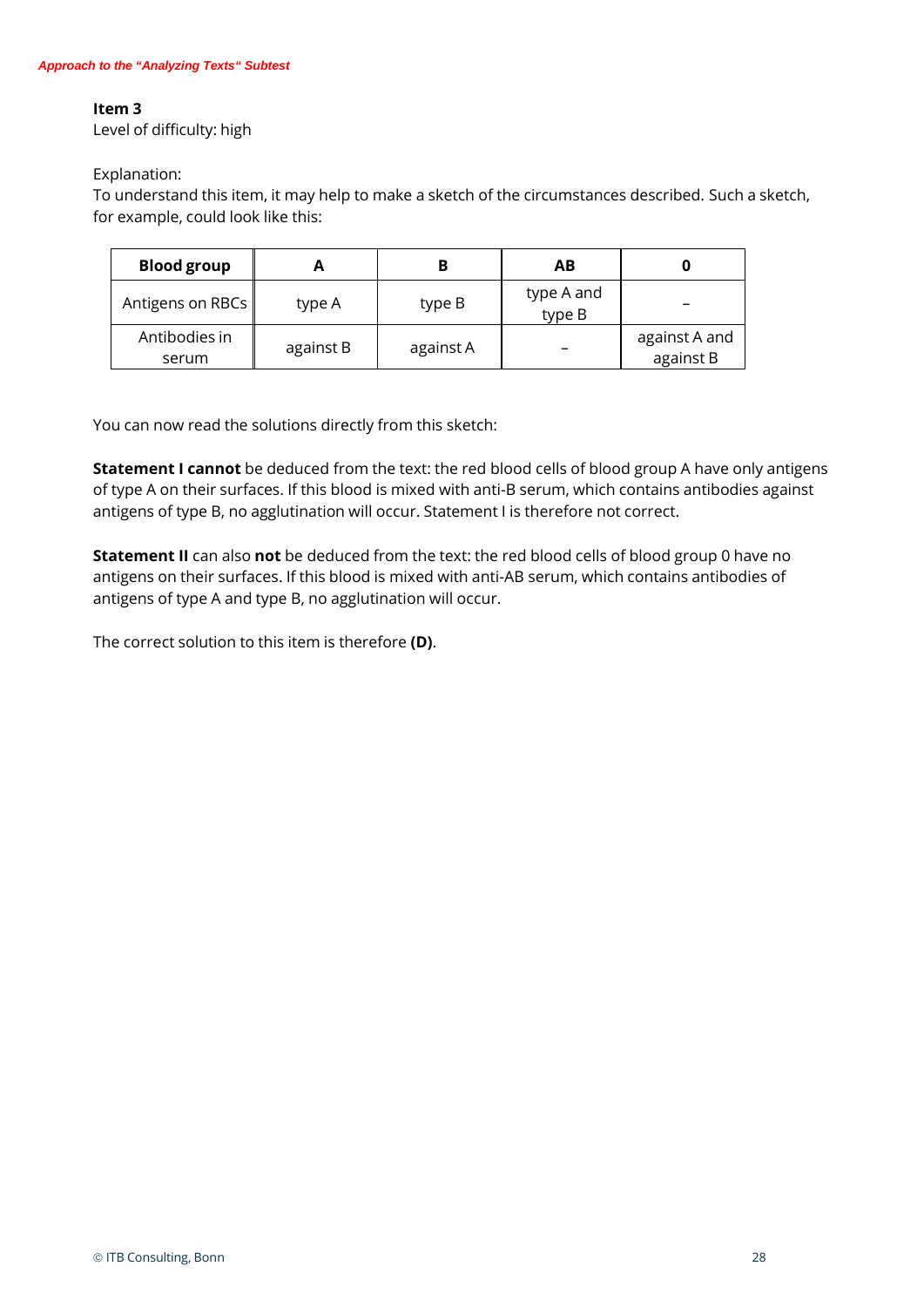# Approach to the "Solving Quantitative Problems" Subtest

### **Item 1**

Level of difficulty: low to medium

Explanation:

If we multiply the child's age (5 years) by 4 and then add 20, the resulting value is 40. The daily dose for the child is therefore 40 % of the daily dose for an adult.

The daily dose for an adult is 1,200 mg of active substance  $(3 \times 2 \times 200$  mg). For the five-year-old child, the daily dose is therefore 480 mg of active substance (40 per cent of 1,200 mg). If we divide the daily dose of 480 mg by four to receive four equal administrations, we arrive at a single dose of 120 mg of active substance.

The correct solution to this item is therefore **(C)**.

#### **Item 2** Level of difficulty: medium to high

Explanation:

If we name the times for the creation of the three scripts T1, T2 and T3, we have the following three equations:

> $T1 + T2 = 13$  hours  $T2 + T3 = 17$  hours  $T1 + T3 = 24$  hours

It is already clear from these equations that the script for talk 3 is the one that will be the most timeconsuming to create. Therefore we will begin by solving the first equation for T1 (T1 = 13 – T2) and the second equation for T2 (T2 = 17 – T3). If we enter these two equations into the third equation  $(T1 + T3 = 24$  hours), the result is  $13 - (17 - T3) + T3 = 24$  hours.

If we solve this equation for T3, we come to the conclusion that it will take 14 hours to create the script for talk 3. The correct solution to this item is therefore **(B)**.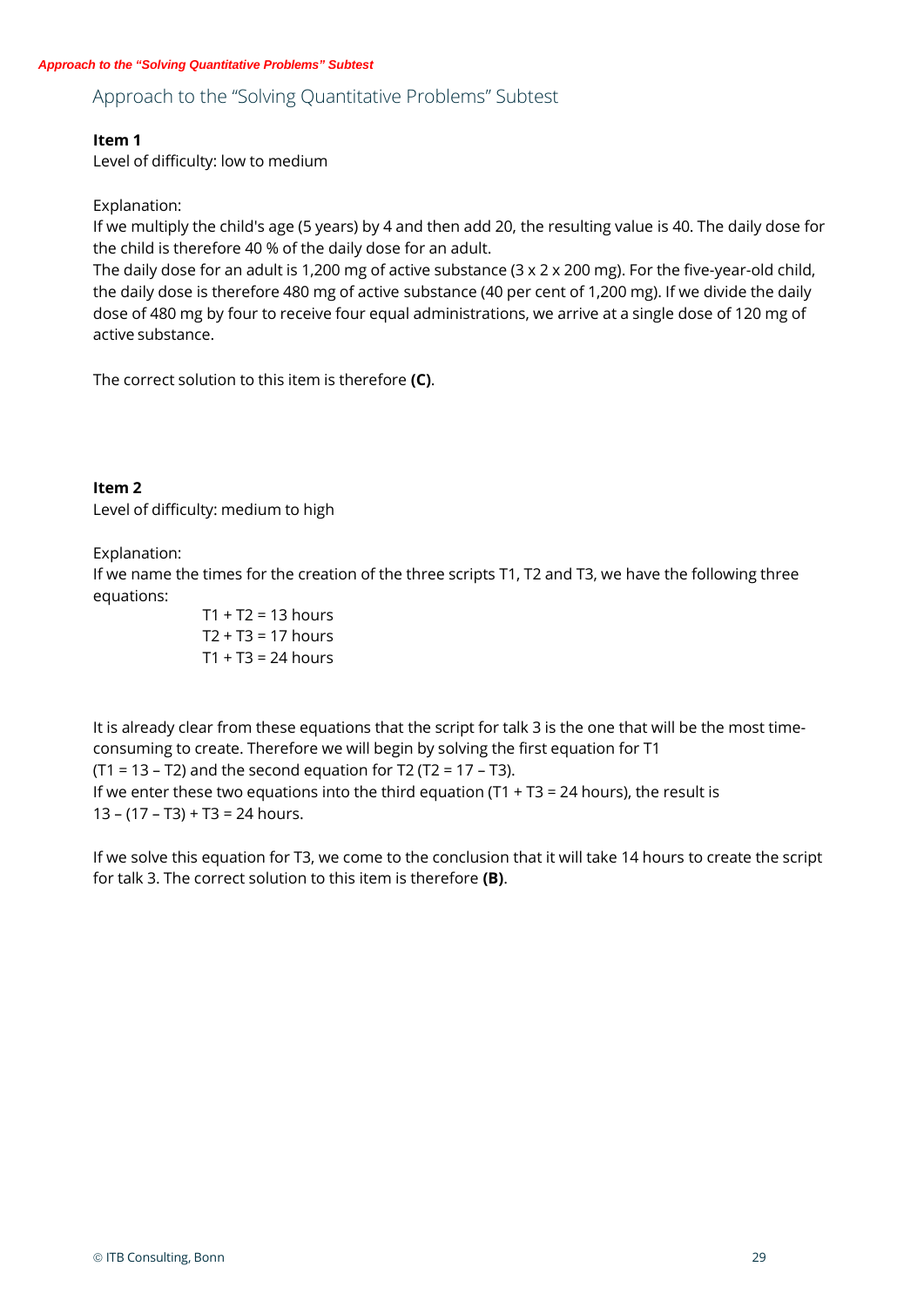#### **Item 3**

Level of difficulty: high

Explanation:

If the number of hospital beds in ward B is increased by 20 %, this number rises from 60 % to 72 % of the total number of beds. In ward A, the percentage share accordingly decreases from 40 % to 28 % of the total number of beds.

The turnover of ward B therefore rises from 40 % to 48 % of the previous total turnover and the turnover of ward A decreases from 60 % to 42 % of the previous total turnover  $(28\% : 40\% = x : 60\% \times x = 42\%).$ 

After the change, the total turnover amounts to only 90 % of the total turnover before the change (48 % + 42 %). After the change, ward A therefore accounts for 46.7 % of the total turnover (42 % of 90 %).

The correct solution to this item is therefore **(B)**.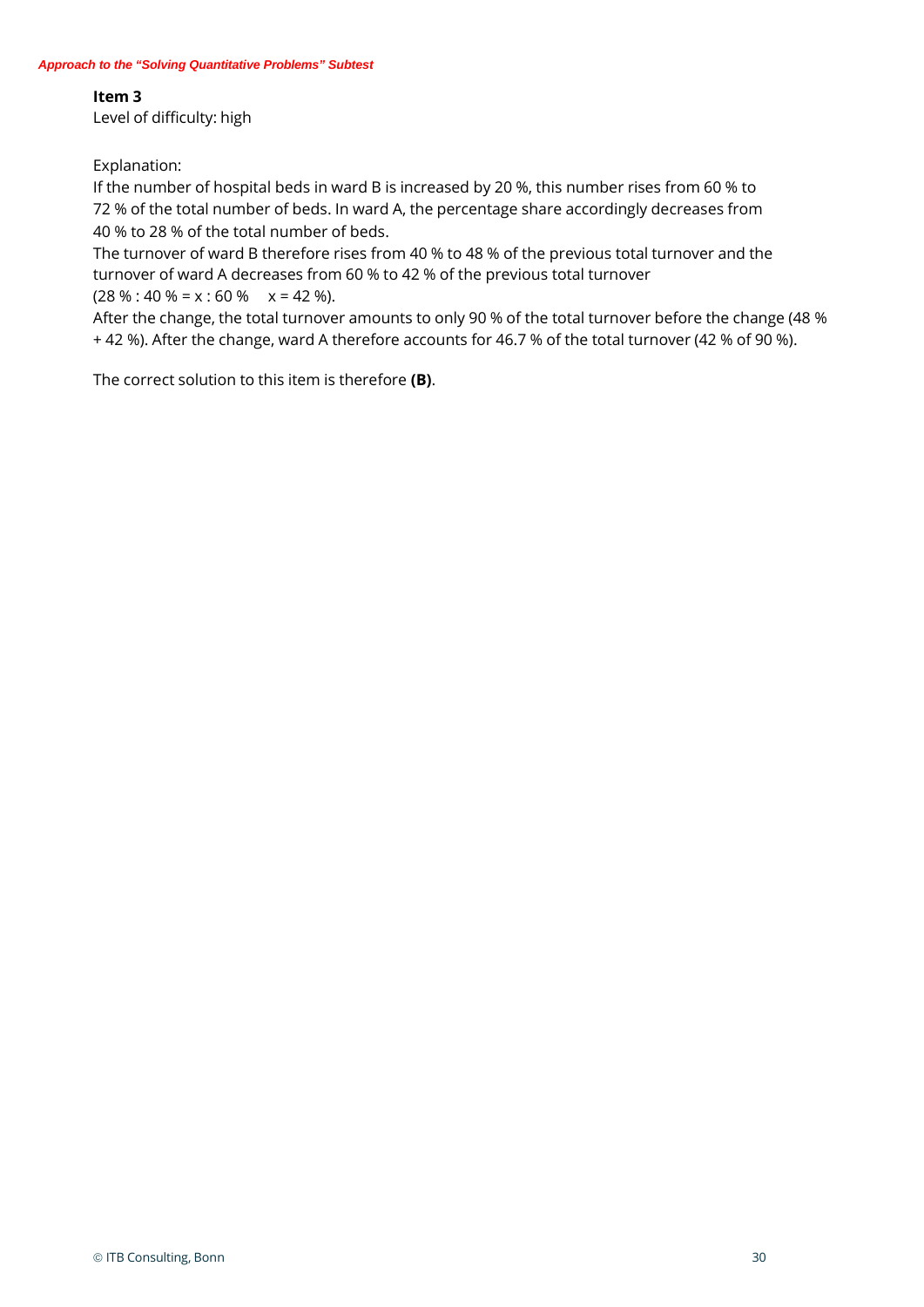## Approach to the "Identifying Rules" Subtest

### **Item 1:**

Level of difficulty: low



#### Two different rules apply:

**The white circles:** Please look at the first column. In all three rows, there is a white circle in the upper left corner. The other white circles seen in field 1 of the rows 1 and 2 do not turn up again in field 1 of row 3. In column 2 the same applies: in all rows there is a white circle at medium height on the left. The other white circles in field 2 of row 1 are not seen in row 2 and row 3. The rule that can be deduced for the white circles is: identical elements remain. This rule applies vertically.

**The black circles:** Look at row 1. In all three fields, there is a black circle in the upper right corner. The other black circles in field 1 and field 2 of row 1 do not turn up again in field 3 of row 1. In row 2, the same two black circles can be seen in all three fields; an additional black circle is seen only in field 2 of row 2. The rule that can be deduced for the black circles is: identical elements remain. This rule applies horizontally.

In field 3, row 1 and row 2 both have a white circle in the lower left corner. In row 3, field 1 and field 2 both have a black circle at medium height on the right. These two circles together make up the solution.

Therefore the solution is **(G).**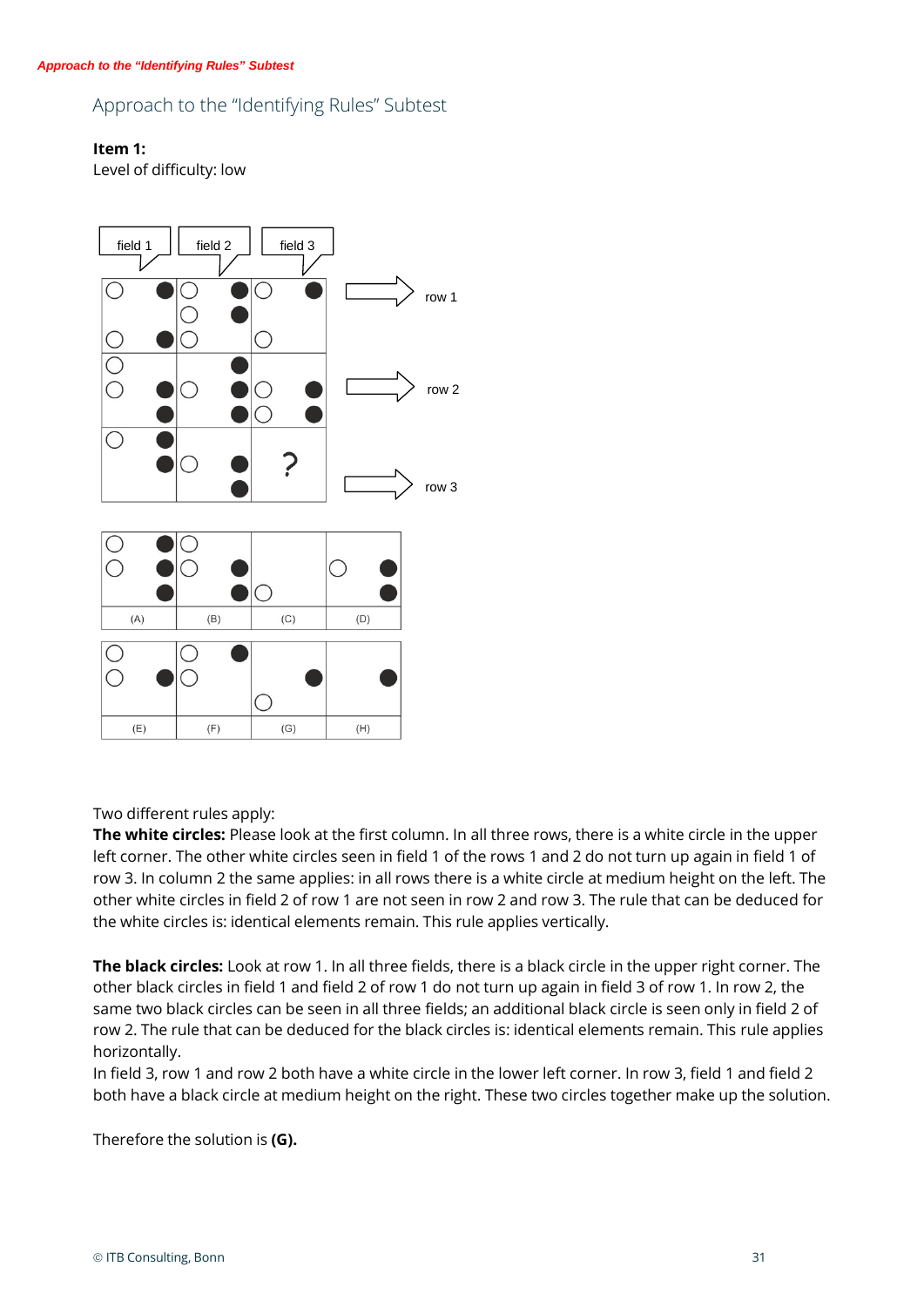#### **Item 2**:

Level of difficulty: medium



Two different rules apply:

**The lines with the coloured-in circles:** A line appears in field 3 if it is not in the same position in field 1 and field 2. Please look at row 1. The line with the circle at the top right appears in field 1 and field 2. It does not appear in field 3. The line with the circle at the bottom right appears only in field 1, and the line with the circle at the bottom left appears only in field 2. In field 3 is a line with a circle at the bottom left and a line with a circle at the bottom right. Identical lines cancel each other out!

**The lines with the blank circles:** A line appears in field 3 if it is in the same position in field 1 and field 2. Please look at row 1. In field 1 there is a line with a circle at the left. In field 2 there is a line with a circle at the right. In both fields there is a line with a circle at the bottom. In field 3, only the line with the circle at the bottom appears. Differing lines cancel each other out!

In field 1 and field 2 of row 3, both lines with coloured-in circles are in the same position, so they cancel each other out. In field 3 there is accordingly no line with a coloured-in circle. The lines with blank circles are not in the same position in field 1 and field 2 so – as differing lines – they also cancel each other out.

This means: No lines with coloured-in circles, and no lines with blank circles.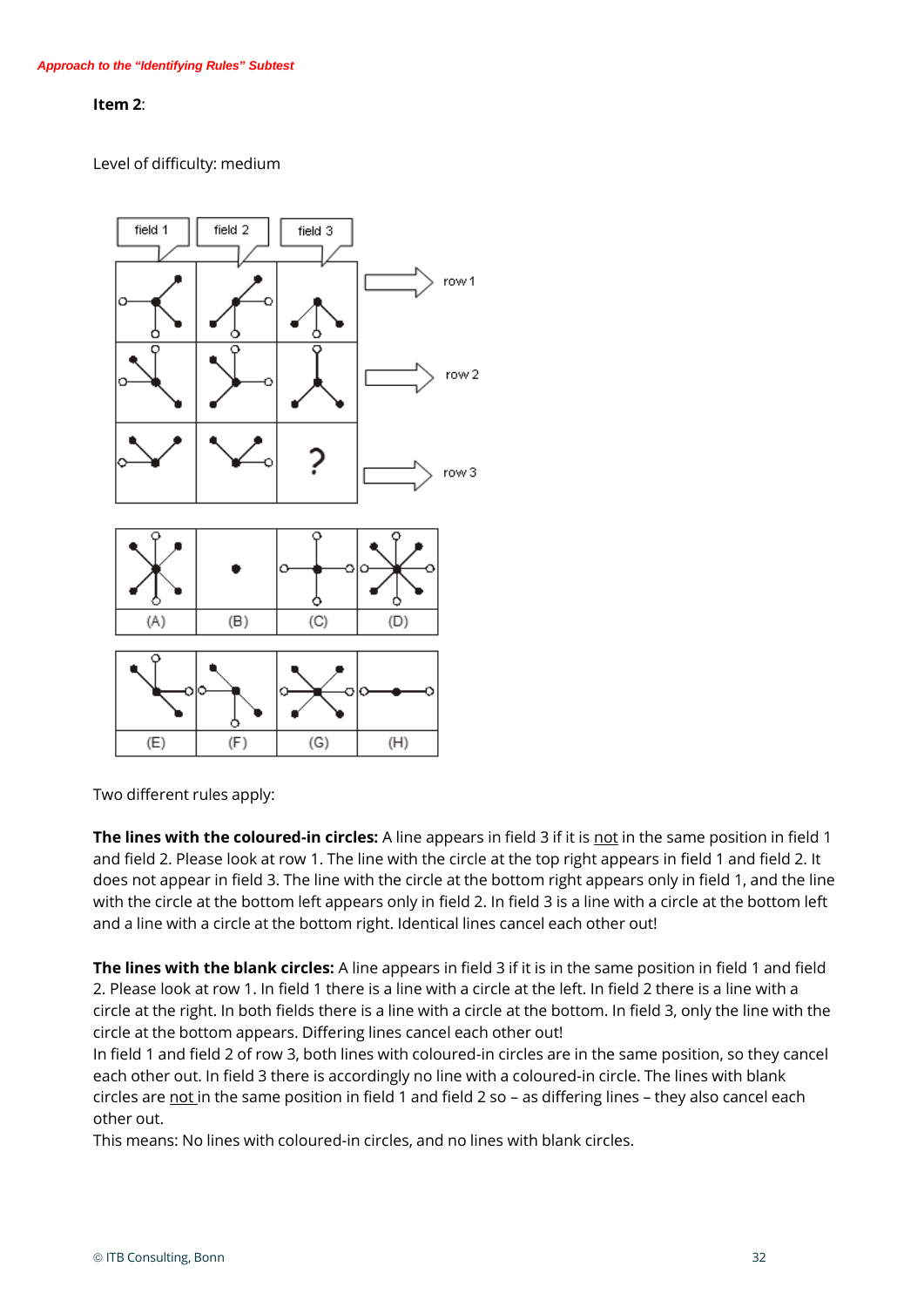# **Item 3**

Level of difficulty: high



Three different rules apply:

**The white diamonds:** Look at row 1. In all three fields there is a white diamond at medium height. In field 1, the diamond is on the left, in field 2 it is at the centre, and in field 3 it is on the right. In row 2, the white diamonds are also at medium height and distributed over three positions: in field 1 the diamond is on the right, in field 2 it is at the centre, and in field 3 it is on the left. The rule that can be deduced for the white diamonds is: the diamonds appear at medium height and are positioned once at the centre, once at the left and once at the right. This rule applies horizontally.

**The horizontally striped diamonds:** Look at column 1. In the first field, we see a horizontally and a vertically striped diamond on top of one another, i.e. in the same position, in the upper left corner. In field 1 of row 2, the horizontally striped diamond has moved one position to the right. In field 1 of row 3, the horizontally striped diamond has moved one more position to the right, and is now in the upper right corner. The rule that can be deduced for the horizontally striped diamonds is: the diamonds move to the next position in clockwise direction. This rule applies vertically. The rule is confirmed in the

**The vertically striped diamonds:** Look at column 1. In the first field, we see a horizontally and a vertically striped diamond on top of one another, i.e. in the same position, in the upper left corner. In field 1 of row 2, the vertically striped diamond has moved down one position. In field 3 of column 1, this diamond has moved down again, and is now at the bottom left. In the first field of row 1, a second vertically striped diamond is seen at medium height on the right. In field 1 of row 2, this diamond is in